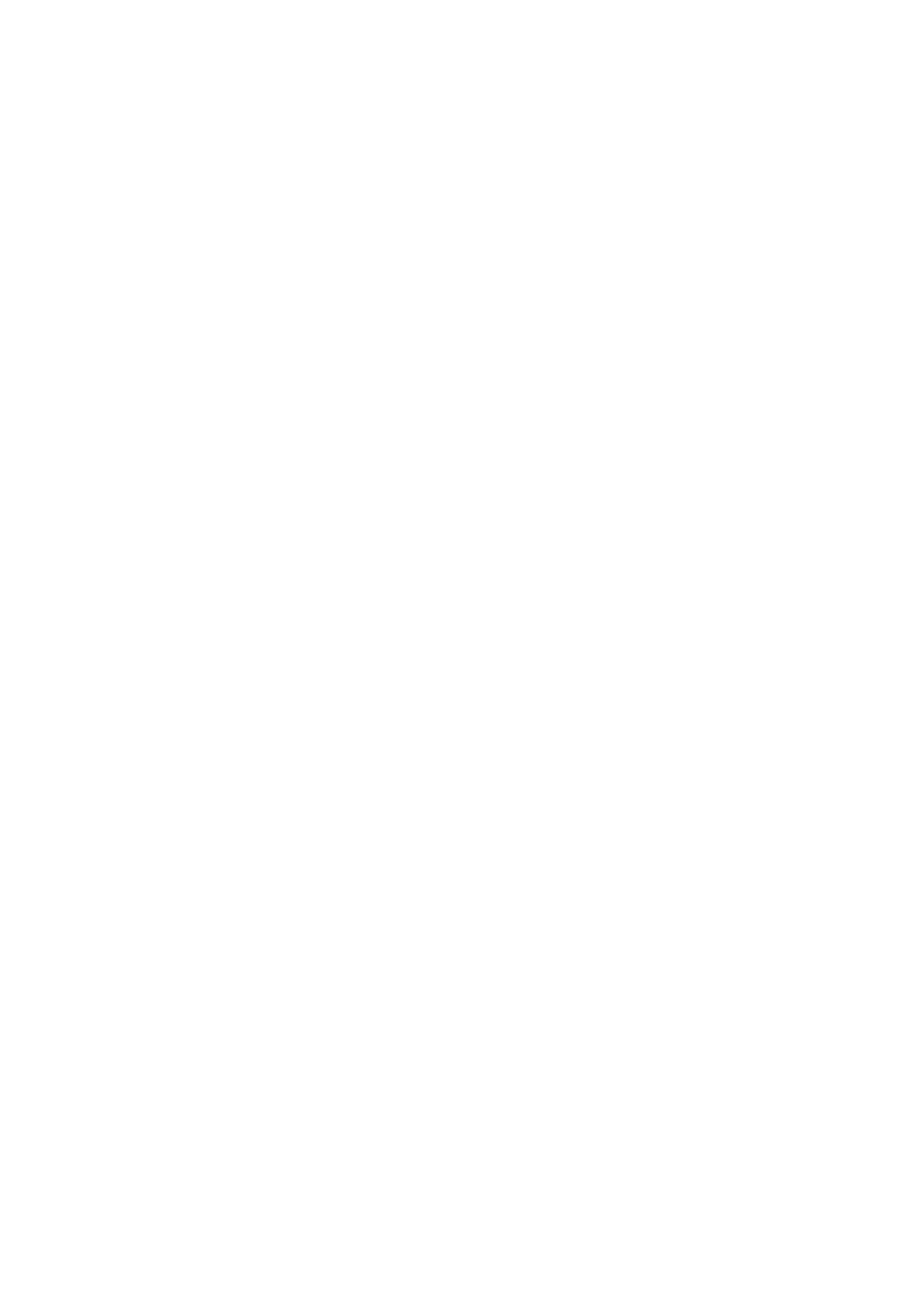

#### **Contents**

|                |                   | <b>Document Control</b>                | 2              |
|----------------|-------------------|----------------------------------------|----------------|
|                |                   | <b>Revision History</b>                | $\overline{2}$ |
| 1              |                   | Introduction                           | 3              |
|                | 1.1               | Purpose                                | 3              |
|                | 1.2               | Scope                                  | 3              |
|                | 1.3               | <b>Background documents</b>            | 3              |
| $\overline{2}$ |                   | <b>Dataset Specification</b>           |                |
|                | 2.1               | Provider and facility details          | 5              |
|                | $2.2\phantom{0}$  | Provider identifier                    | 5              |
|                | 2.3               | Clinical assessment details            | 9              |
|                | 2.4               | Laboratory test details                | 25             |
|                | 2.5               | Other case details                     | 28             |
|                | 2.6               | SNOMED to ICD 10 AM Classification Map | 32             |
|                | 2.7               | <b>TERMS IN DRAFT</b>                  | 32             |
| 3              |                   | <b>Implementation Requirements</b>     | 34             |
|                | 3.1               | User interface                         | 34             |
|                | 3.2               | Integration                            | 34             |
|                | 3.3               | Data Extracts                          | 34             |
|                | <b>Appendix 1</b> |                                        | 35             |
|                | <b>Appendix 2</b> |                                        | 38             |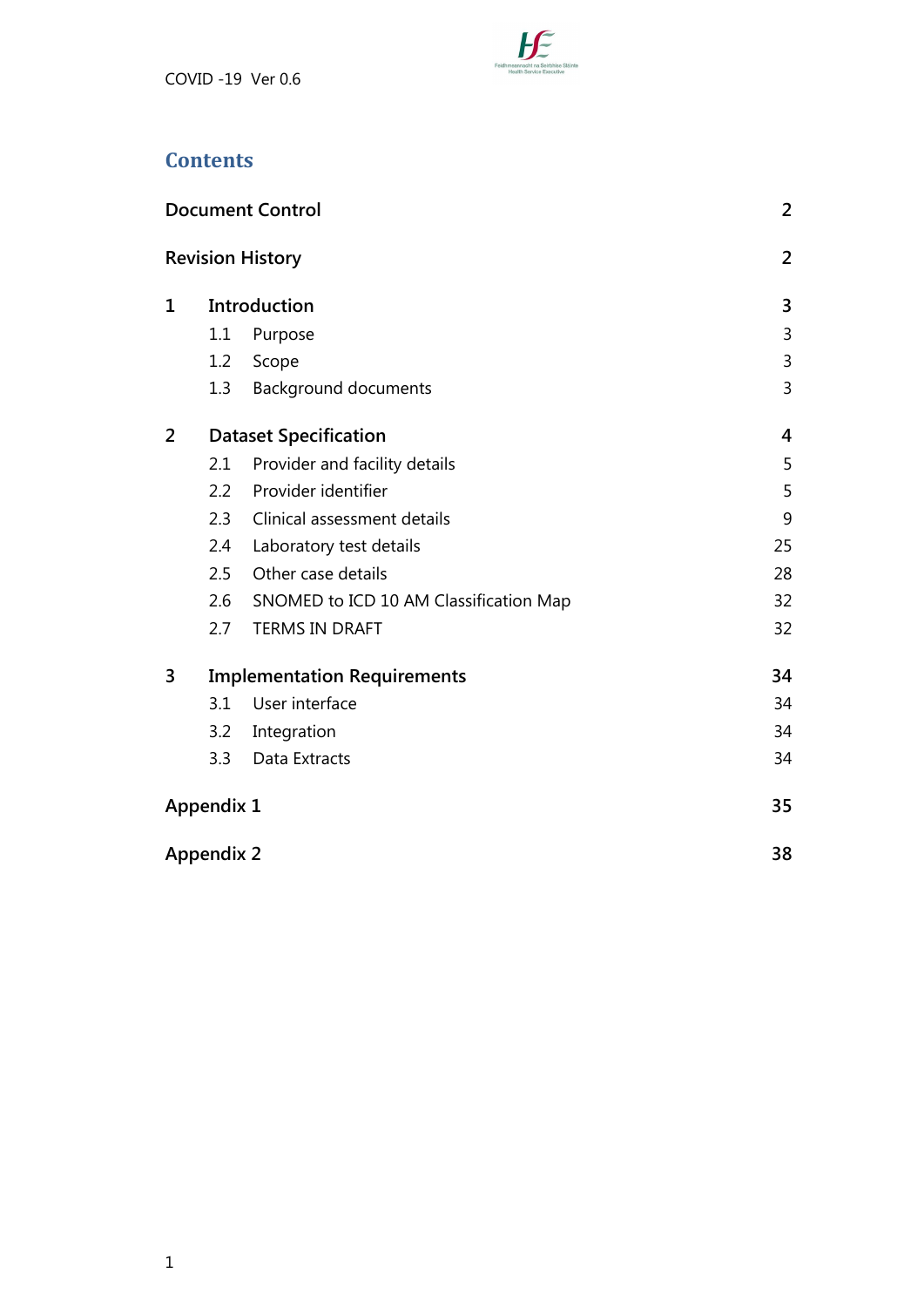

# <span id="page-3-0"></span>**Document Control**

#### <span id="page-3-1"></span>**Revision History**

| <b>Version</b> | <b>Author</b>                                                                                 | <b>Date</b> | <b>Changes</b>                                                     |
|----------------|-----------------------------------------------------------------------------------------------|-------------|--------------------------------------------------------------------|
| 0.1 Draft      | Theresa Barry                                                                                 |             | <b>Initial Draft</b>                                               |
| 0.2 Draft      | Theresa Barry, Helen Lambert, Prof.<br>Richard Greene, Dr Conor O Shea, Dr<br>Kevin O Carroll |             | Updated with feedback from<br><b>SNOMED Governance Board Chair</b> |
| 0.3 Draft      | Theresa Barry                                                                                 | 15/04/2020  | <b>SNOMED Governance Board</b>                                     |
| 0.4            | Theresa Barry                                                                                 | 18/04/2020  | Additional input from DSMP SME's                                   |

#### **Review & Approval**

| <b>Name</b>                                            | <b>Version Signed off</b> | <b>Sign off Date</b> |
|--------------------------------------------------------|---------------------------|----------------------|
| <b>SNOMED Goverance Board</b>                          | 0.3                       | 15/04/2020           |
| <b>Data Specification</b><br><b>Management Process</b> | 0.3                       | 16/04/2020           |

#### **References / Related Documents**

| <b>Document Name</b>                                                                                                                                                                                                                                                                                        | <b>Document Link eHealth</b><br><b>Ireland</b> |
|-------------------------------------------------------------------------------------------------------------------------------------------------------------------------------------------------------------------------------------------------------------------------------------------------------------|------------------------------------------------|
| Dataset Specification Management Process Terms of Reference                                                                                                                                                                                                                                                 |                                                |
| Implementing a Flu Protection Campaign in a Community<br>٠<br><b>Setting HSE</b><br>WHO guidance for surveillance during an influenza pandemic<br>٠<br>WHO COVID-19 technical guidance: Surveillance and case<br>٠<br>definitions<br>HSE Health Protection Surveillance Centre WHO case report<br>$\bullet$ |                                                |
| form for COVID-19<br>HSE Covidcare Tracker Outline (appendix 1)<br>٠                                                                                                                                                                                                                                        |                                                |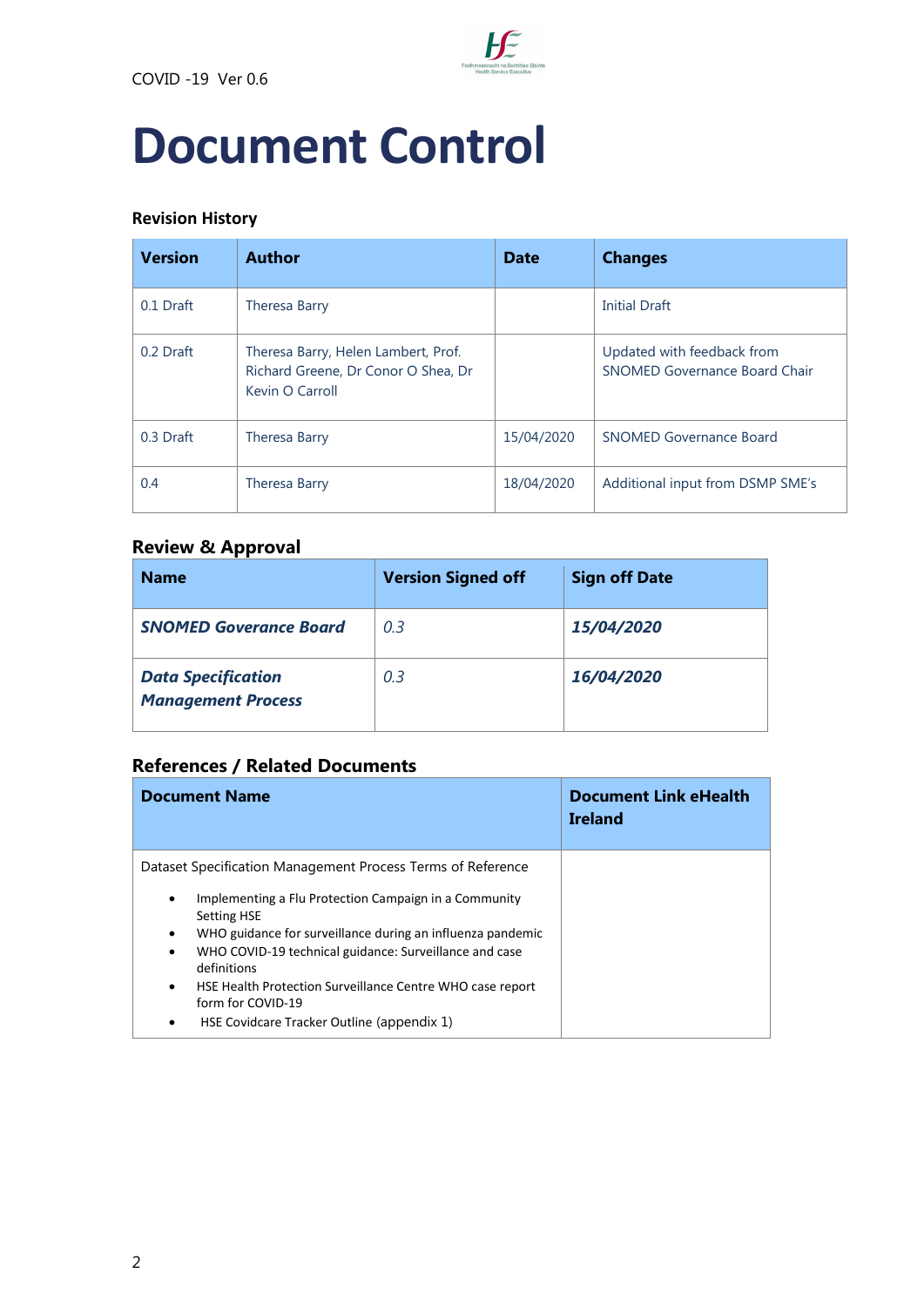

# <span id="page-4-0"></span>**1 Introduction**

This is a dataset specification for the patient assessment data set for Assessment, Testing, Contact Tracing & Management through the HSE CovidCare Tracker (CCT) and Patient Hub Management during the COVID-19 pandemic.This has been developed by the Irish National Release Centre (NRC)

# <span id="page-4-1"></span>**1.1 Purpose**

This document has been produced in direct response to the COVID-19 pandemic. The dataset specification is designed to ensure that all patient assessments for COVID-19 are consistently and completely recorded to enable properly informed health service response, tracing, tracking, surveillance and analytics.

# <span id="page-4-2"></span>**1.2 Scope**

This dataset specification sets out the minimum data set needed to record administrative, demographic and clinical information for patients assessed for COVID-19.

The dataset specification is consistent with WHO pandemic reporting guidelines and forms the pandemic minimum data set for COVID-19 in Ireland.

The requirements are for structured and coded data wherever possible, because this has the maximum utility for data analysis.

The dataset specification is limited to clinical assessment, contact tracing and patient management, and to laboratory reporting.

This document has been created with assistance from New Zealand, the Netherlands and SNOMED International.

# <span id="page-4-3"></span>**1.3 Background documents**

- [WHO guidance for surveillance during an influenza pandemic](https://www.who.int/csr/resources/publications/swineflu/surveillance/en/)
- [WHO COVID-19 technical guidance: Surveillance and case definitions](https://www.who.int/emergencies/diseases/novel-coronavirus-2019/technical-guidance/surveillance-and-case-definitions)
- [HSE Health Protection Surveillance Centre WHO case report form for COVID-19](https://www.hpsc.ie/a-z/respiratory/coronavirus/novelcoronavirus/surveillance/)
- [HSE Covidcare Tracker Outline](file:///C:/Users/Theresa.barry/AppData/Local/Microsoft/Windows/Temporary%20Internet%20Files/Content.Outlook/UIXLNBII/CovidCare%20Tracker%20Project%20outline%20(3).docx) (Appendix 1)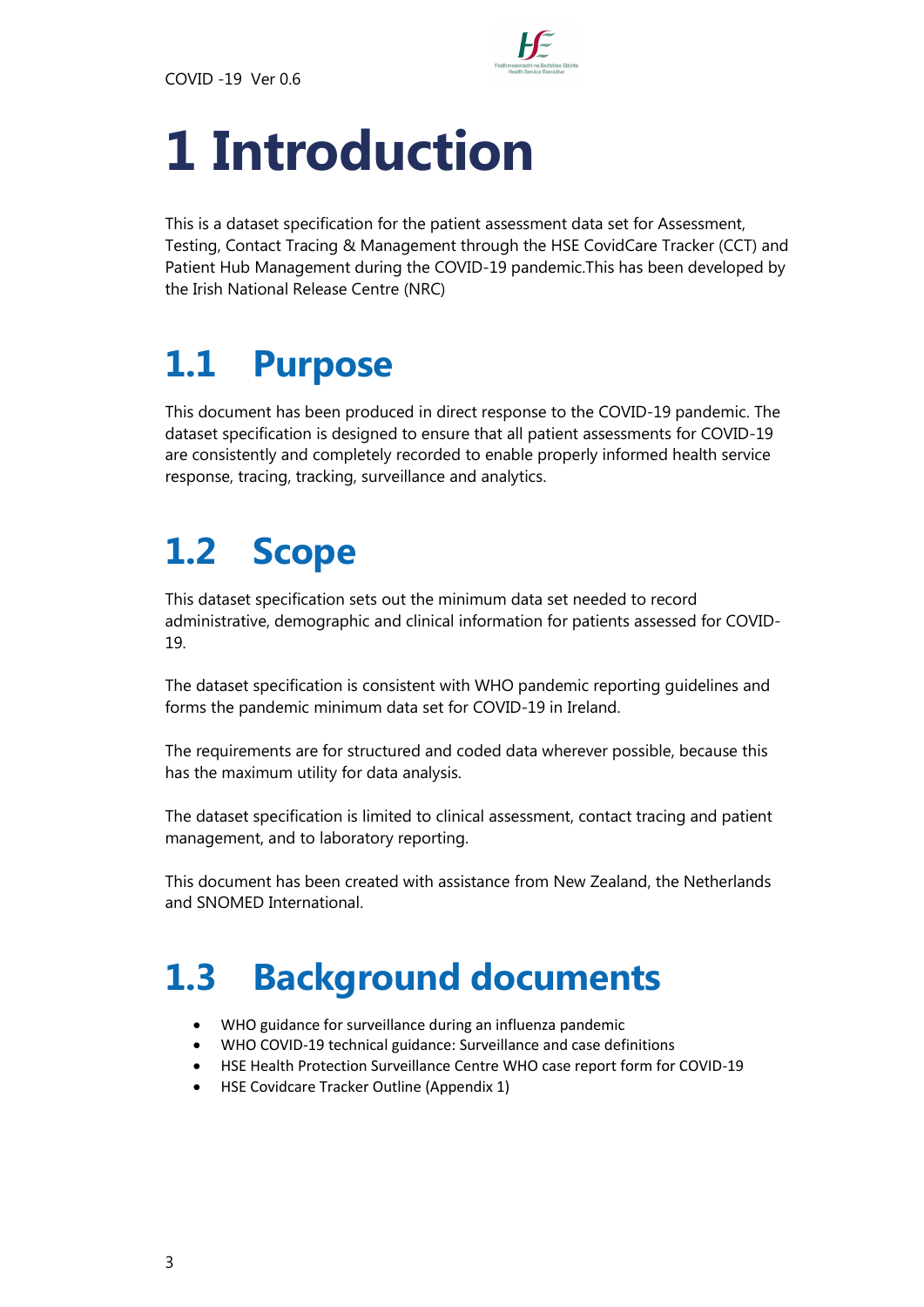

# <span id="page-5-0"></span>**2 Dataset Specification**

This section presents the required data elements to be recorded for each patient presenting at these 4 areas for Assessment, Testing, Contact Tracing & Management and Patient Hub Management.



All other data elements are defined in this document using the following form based on *ISO/IEC 11179 Information Technology – Metadata Registries (MDR)*. 2

| <b>Name</b>          | Data element name                                                                                                                                                                                        |
|----------------------|----------------------------------------------------------------------------------------------------------------------------------------------------------------------------------------------------------|
| <b>Definition</b>    | A statement that expresses the essential nature of the data element and its<br>differentiation from other elements in the data set.                                                                      |
| Source standards     | Established data definitions or quidelines pertaining to the data element.                                                                                                                               |
| Data domain          | The valid values or codes that are acceptable for the data element. Each<br>coded data element has a specified code set.                                                                                 |
|                      | Code sets use the SNOMED CT clinical terminology standard where possible.<br>Enumerated SNOMED concepts are denoted by preferred term and linked to<br>descriptions in the SNOMED International browser. |
| <b>Obligation</b>    | Indicates if the data element is mandatory or optional in the context, or<br>whether its appearance is conditional.                                                                                      |
| <b>Guide for use</b> | Additional quidance to inform the use of the data element, including<br>verification rules.                                                                                                              |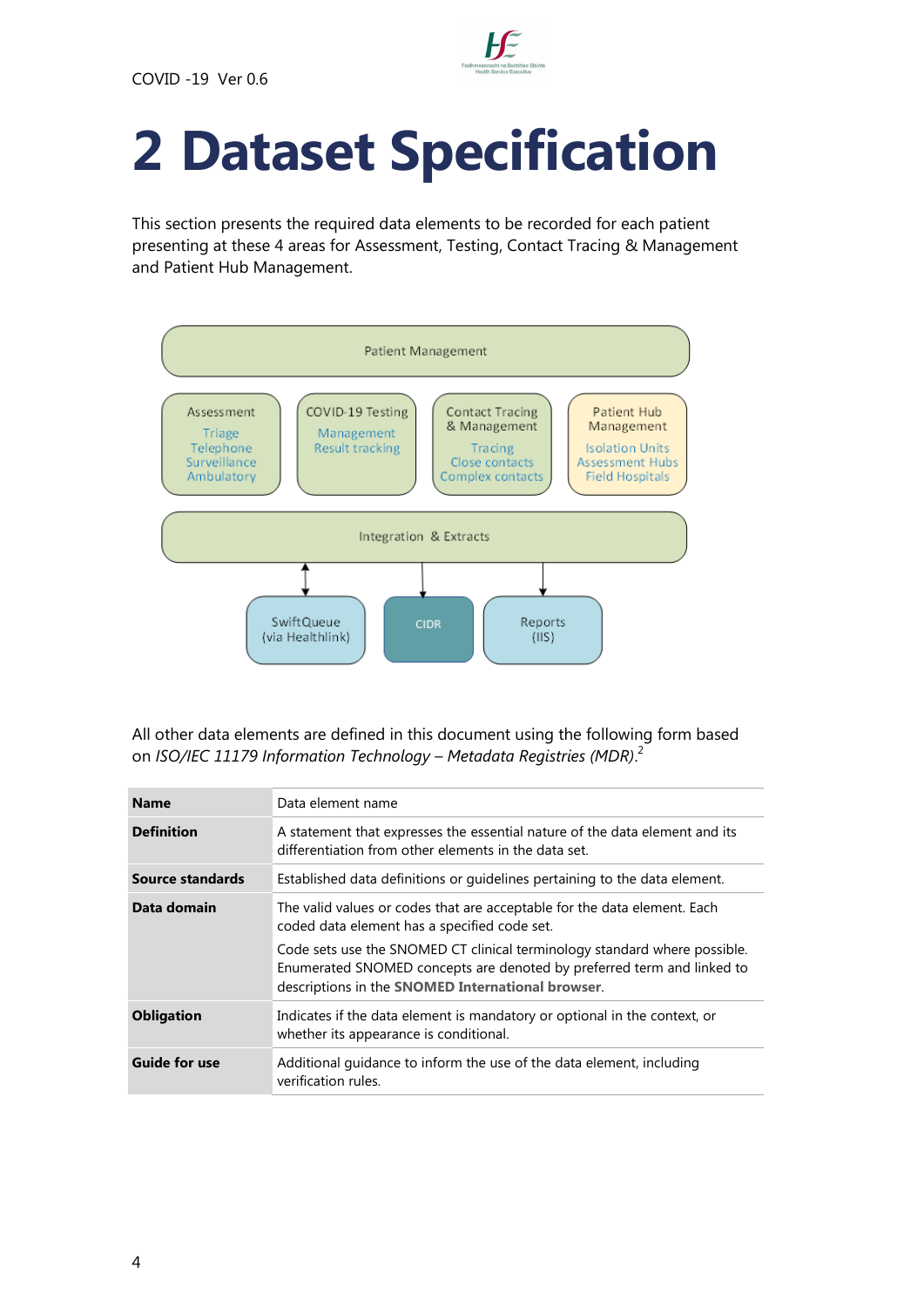

# <span id="page-6-0"></span>**2.1 Provider and facility details**

The identity of the Covidcare Tracker (CCT) is recorded with each patient assessment. GP's are registered as facilities in Healthlink and will be identified in this way, while others will be identified by name alone.

The facilities within CCT include: isolation facilities, Community Assessment Hubs testing centres, hospitals and intermediate care facilities, PHO's, CHO's and other organisations.

## <span id="page-6-1"></span>**2.2 Provider identifier**

IHI , MRN and other organisational identifiers for the provider operating the CCT.

The COVID ID will also be used. See **[HSE Health Protection Surveillance Centre](https://www.hpsc.ie/a-z/respiratory/coronavirus/novelcoronavirus/casedefinitions/)** for details.

Mandatory data element.

#### 2.2.1 Provider Name

The name of the provider organisation operating the CCT.

Mandatory data element.

### 2.2.2 Facility Identifier

Facility code unique to the CCT.

Every CCT registered as a facility in Healthlink system will be recorded using the Healthlink identifier. All other facilities will need to be identified by a name or location description alone, using the 'facility name' data element.

Optional data element.

#### 2.2.3 Facility Name

For every Healthlink registered facility, use the CCT's name as recorded in the Healthlink system. Every other CCT must have an agreed name or free text location description that is recorded consistently.

Mandatory data element.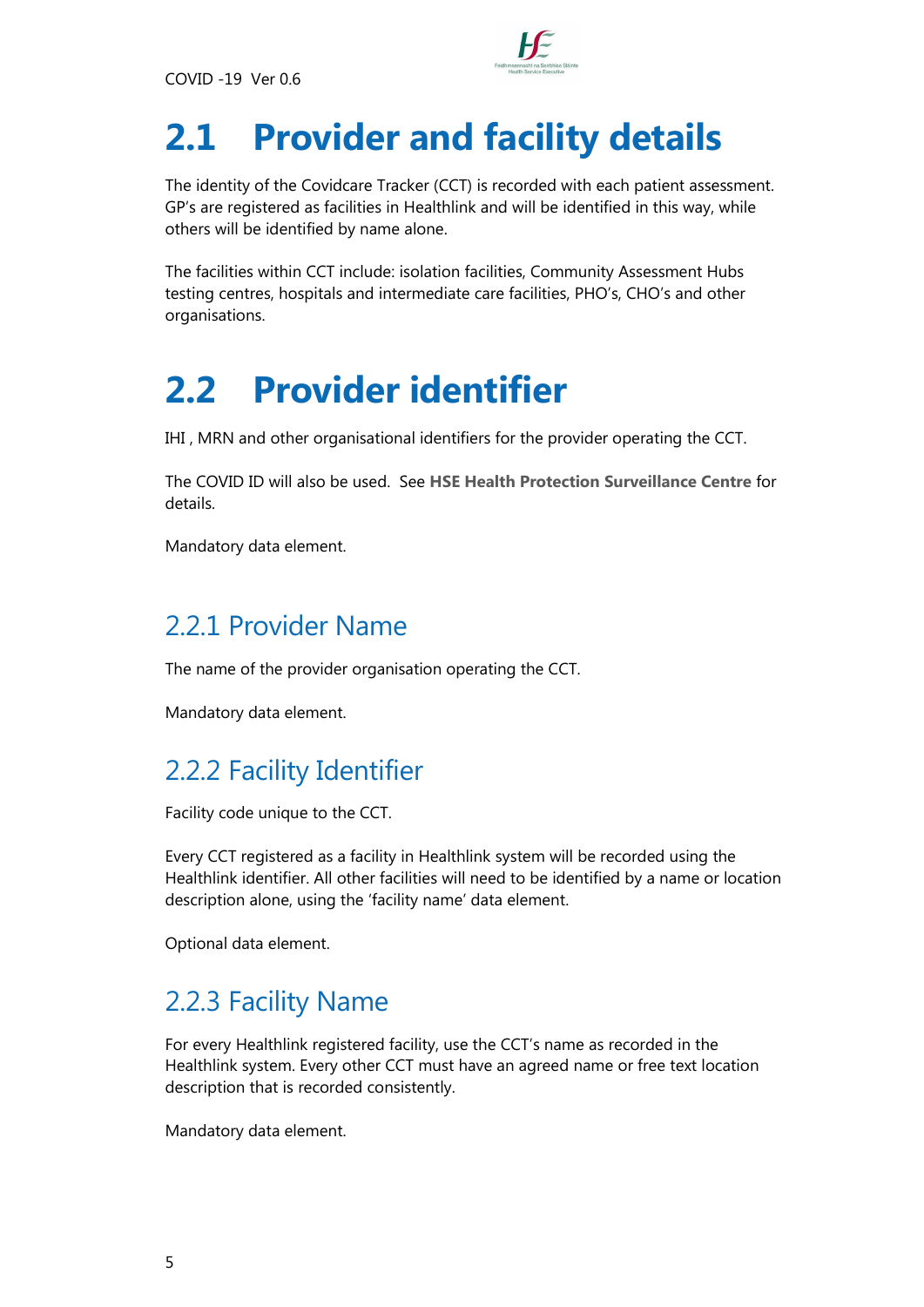

#### 2.2.4 Patient Details

All patients presenting to the CCT will have their details populated from Healthlink/Swiftqueue or directly.

#### 2.2.5 Patient Identifier

Use the COVID ID, IHI, MRN.

Mandatory data element.

#### 2.2.6 Patient Name

The patient's legal first name and surname.

See **[HIQA National standard demographic dataset and guidance for use in health](https://www.hiqa.ie/reports-and-publications/health-information/national-standard-demographic-dataset-and-guidance-use)  [and social care settings in Ireland](https://www.hiqa.ie/reports-and-publications/health-information/national-standard-demographic-dataset-and-guidance-use)**.

Mandatory data element.

#### 2.2.7 Birth Date

The date of birth provided by the patient on presentation to indicate the day, month and year of their birth.

See **[HIQA National standard demographic dataset and guidance for use in health](https://www.hiqa.ie/reports-and-publications/health-information/national-standard-demographic-dataset-and-guidance-use)  [and social care settings in Ireland](https://www.hiqa.ie/reports-and-publications/health-information/national-standard-demographic-dataset-and-guidance-use)**.

The date of birth should follow the following format: dd/mm/yyyy. Mandatory data element.

#### 2.2.8 Gender

Code used to identify the patient's gender: male, female, other.

The patient may also wish to have a textual description recorded.

Mandatory data element.

### 2.2.9 Language Interpreter

IN CCT language interpreter –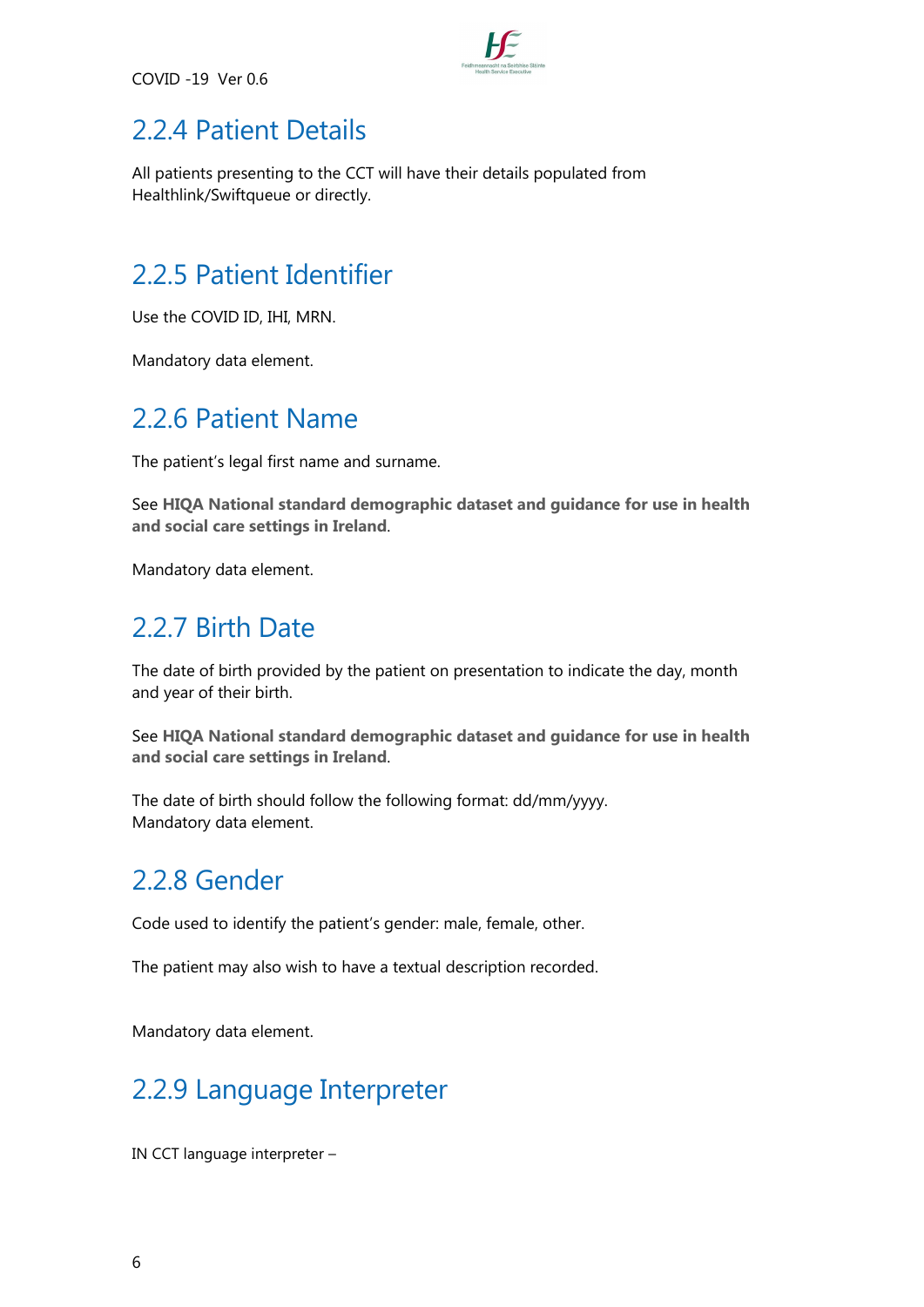

| <b>Concept</b><br>id | <b>Fully Specified</b><br><b>Name</b>       | $en-GB$<br><b>Preferred</b><br><b>Term</b> | <b>Edition</b>                                  |
|----------------------|---------------------------------------------|--------------------------------------------|-------------------------------------------------|
| 297475001            | <b>Irish Gaelic language</b>                | <b>Irish Gaelic</b>                        | <b>International</b>                            |
|                      | (qualifier value)                           | language                                   | <b>Edition 20200309</b>                         |
| 297324003            | Arabic language<br>(qualifier value)        | Arabic language                            | <b>International</b><br><b>Edition 20200309</b> |
| 297876005            | Chinese language                            | Chinese                                    | <b>International</b>                            |
|                      | (qualifier value)                           | language                                   | <b>Edition 20200309</b>                         |
| 297499001            | <b>French language</b><br>(qualifier value) | <b>French language</b>                     | International<br><b>Edition 20200309</b>        |
| 297508003            | Romanian language                           | Romanian                                   | <b>International</b>                            |
|                      | (qualifier value)                           | language                                   | <b>Edition 20200309</b>                         |
| 297490002            | German language                             | German                                     | International                                   |
|                      | (qualifier value)                           | language                                   | <b>Edition 20200309</b>                         |
| 297523008            | Polish language<br>(qualifier value)        | Polish language                            | International<br><b>Edition 20200309</b>        |
| 297469005            | Lithuanian language                         | Lithuanian                                 | <b>International</b>                            |
|                      | (qualifier value)                           | language                                   | <b>Edition 20200309</b>                         |
| 7504001              | Portuguese language                         | Portuguese                                 | International                                   |
|                      | (qualifier value)                           | language                                   | <b>Edition 20200309</b>                         |
| 297510001            | Spanish language                            | Spanish                                    | International                                   |
|                      | (qualifier value)                           | language                                   | <b>Edition 20200309</b>                         |

Other Language (if none of the above)

Mandatory data element.

#### 2.2.10 GP Practice

The GP Medical Council Number and Healthlink Practice ID.

Optional data element.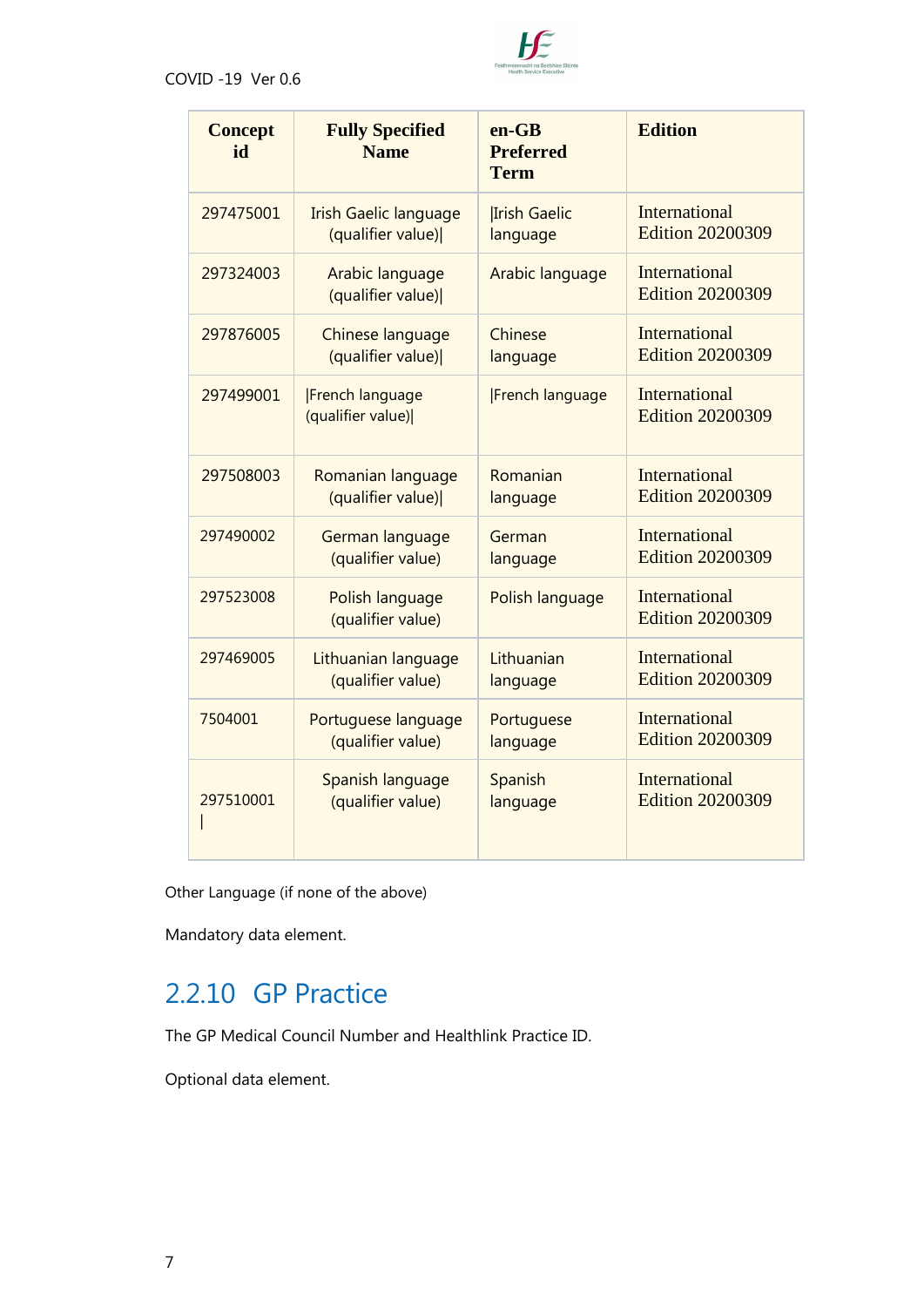

### 2.2.11 Residential Address and Temporary Address (holiday home, hotel)

This is the full residential address for the patient, either permanently or as an overseas visitor.

See **[HIQA National standard demographic dataset and guidance for use in health](https://www.hiqa.ie/reports-and-publications/health-information/national-standard-demographic-dataset-and-guidance-use)  [and social care settings in Ireland](https://www.hiqa.ie/reports-and-publications/health-information/national-standard-demographic-dataset-and-guidance-use)**.

Mandatory data element.

### 2.2.12 Contact Phone Number

This number is the direct contact in order to reach the patient.

**International call prefix: 00 Country calling code: +353 Trunk prefix: 0 Typical format:** (0xx) xxx xxxx

Contact phone number and/or email address is required.

#### 2.2.13 Patient's Occupation

| <b>Name</b>          | Occupation                        |
|----------------------|-----------------------------------|
| <b>Definition</b>    | The patient's declared occupation |
| Source standards     | Free text                         |
| Data domain          |                                   |
| <b>Obligation</b>    | Optional                          |
| <b>Guide for use</b> |                                   |
|                      |                                   |

.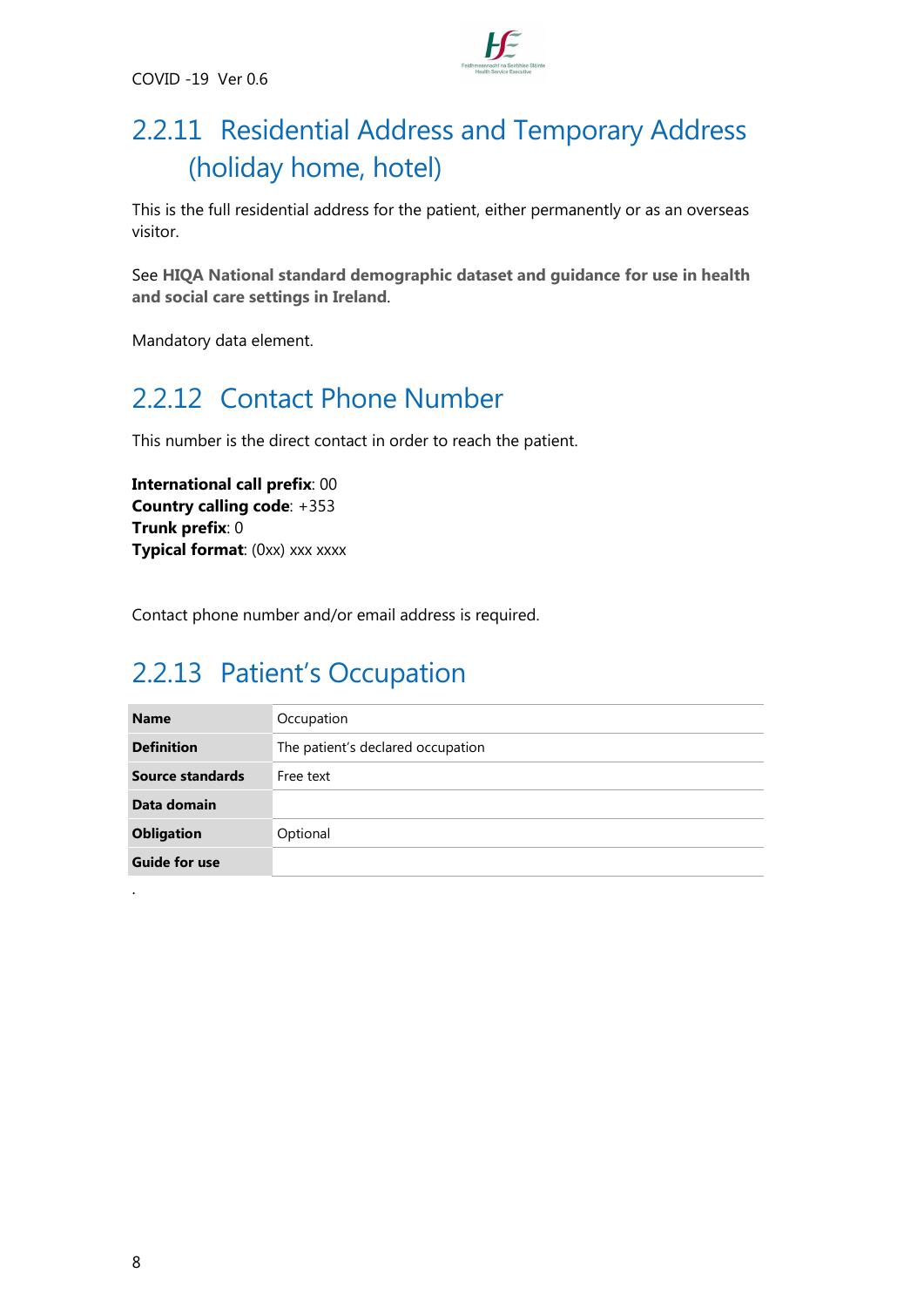

## <span id="page-10-0"></span>**2.3 Clinical assessment details**

### 2.3.1 Clinical Assessment Details

| <b>Name</b>          | Assessment date/time                                                                                  |
|----------------------|-------------------------------------------------------------------------------------------------------|
| <b>Definition</b>    | Date and time the patient received an assessment                                                      |
| Source standards     | ISO 8601-1:2019 Date and time. Representations for information interchange $-$<br>Part 1: Basic rules |
| Data domain          | Date/time                                                                                             |
| <b>Obligation</b>    | Mandatory                                                                                             |
| <b>Guide for use</b> |                                                                                                       |

#### 2.3.2 Clinical Assessment Outcome

This outcome identifies whether the patient matches the Minister of Health case definition and clinical description for COVID-19.

Record *Suspected COVID-19* if the patient matches the clinical description and record *COVID-19* if there is a confirmed diagnosis.

See information on recording COVID-19 cases

**SNOMED CT concept and term**

[840539006 | COVID-19 |](https://browser.ihtsdotools.org/?perspective=full&conceptId1=840539006&edition=MAIN/2020-01-31&release=&languages=en)

[840544004 | Suspected COVID-19 |](https://browser.ihtsdotools.org/?perspective=full&conceptId1=840544004&edition=MAIN/2020-01-31&release=&languages=en)

[840546002 | Exposure to SARS-CoV-2 |](https://browser.ihtsdotools.org/?perspective=full&conceptId1=840546002&edition=MAIN/2020-03-09&release=&languages=en)

The new SNOMED concepts and terms are included in the **[SNOMED CT International](http://www.snomed.org/news-and-events/articles/march-2020-interim-snomedct-release-COVID-19)  [Edition March 2020 release](http://www.snomed.org/news-and-events/articles/march-2020-interim-snomedct-release-COVID-19)**.

#### 2.3.3 Exposure Confirmed

Flag whether the patient has had exposure to a confirmed case. If so, record the details in narrative text.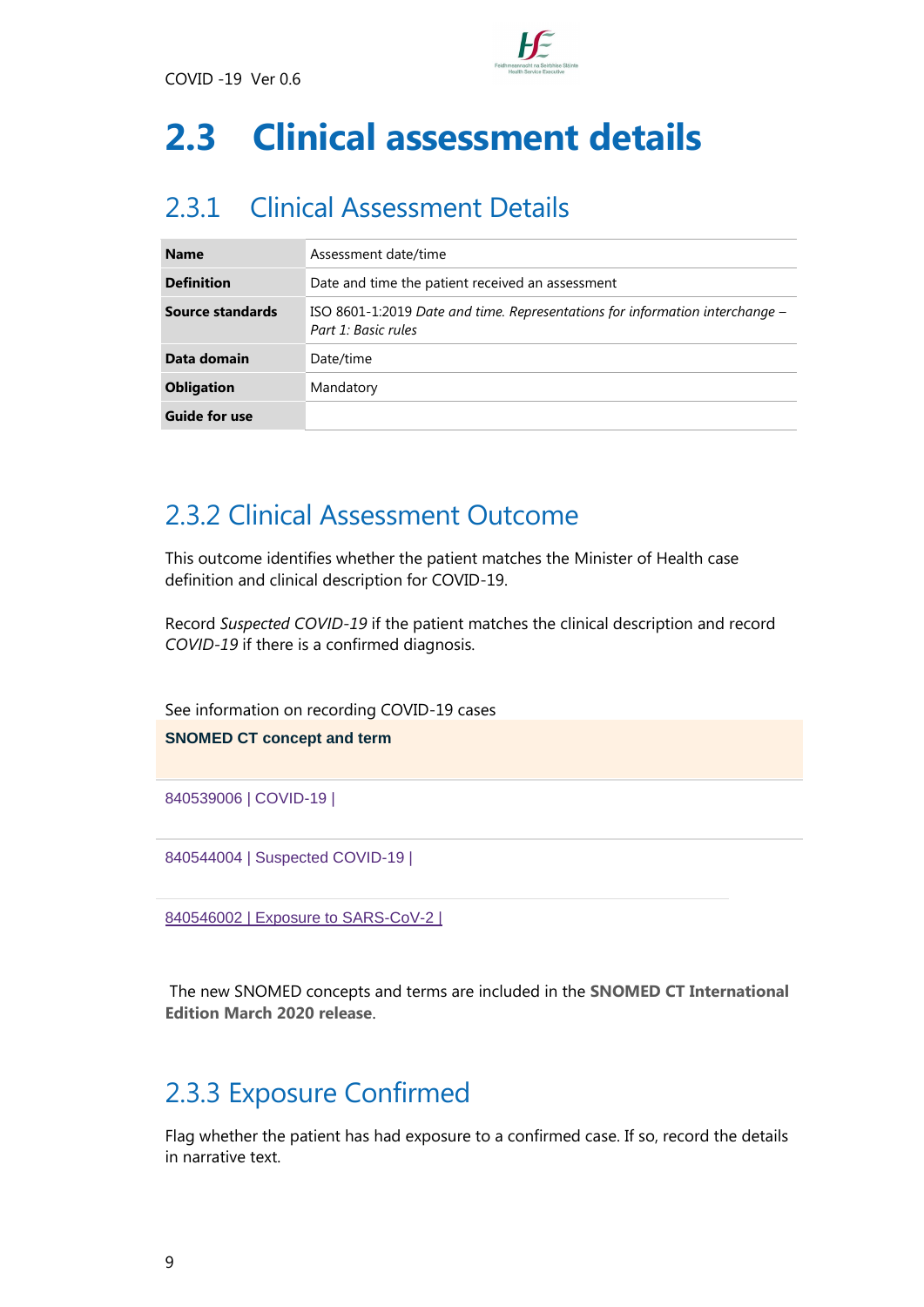

| <b>Name</b>          | COVID-19 exposure                                                    |
|----------------------|----------------------------------------------------------------------|
| <b>Definition</b>    | Whether the patient has had exposure to a confirmed case of COVID-19 |
| Source standards     |                                                                      |
| Data domain          | <b>Boolean</b>                                                       |
| <b>Obligation</b>    | Mandatory                                                            |
| <b>Guide for use</b> |                                                                      |

#### 2.3.4 Recent Travel Abroad

Record whether patient has recently travelled overseas.

| <b>Name</b>          | Recent overseas travel                                                                                         |
|----------------------|----------------------------------------------------------------------------------------------------------------|
| <b>Definition</b>    | Flag indicating whether the assessment outcomes are associated with recent<br>overseas travel (within 14 days) |
| Source standards     |                                                                                                                |
| Data domain          | Boolean                                                                                                        |
| <b>Obligation</b>    | Mandatory                                                                                                      |
| <b>Guide for use</b> |                                                                                                                |

Mandatory data element.

This dataset specification does not cover contact tracing or travel history. However, note that at a minimum it will be necessary to record town/city/country/airport, flight number, seat number and date information for all international and local travel.

### 2.3.5 Date of First Symptoms

| <b>Name</b>          | Date of first symptoms                   |
|----------------------|------------------------------------------|
| <b>Definition</b>    | Date first symptoms of COVID-19 occurred |
| Source standards     |                                          |
| Data domain          | <b>Boolean</b>                           |
| <b>Obligation</b>    | Mandatory                                |
| <b>Guide for use</b> |                                          |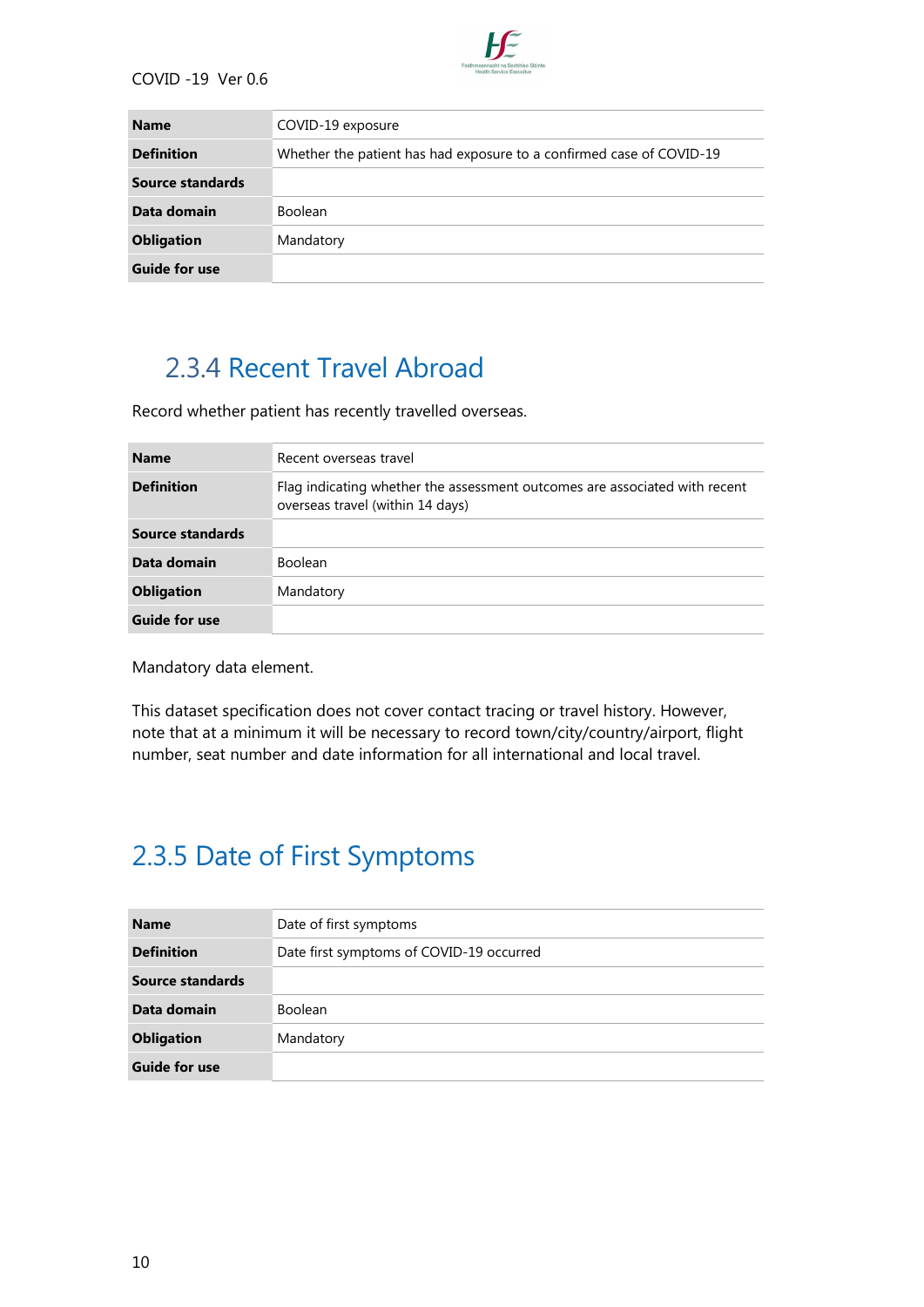

### 2.3.6 Date Start Isolation

| <b>Name</b>          | Date Start isolation                  |
|----------------------|---------------------------------------|
| <b>Definition</b>    | Flag the start date of self isolation |
| Source standards     |                                       |
| Data domain          | <b>Boolean</b>                        |
| <b>Obligation</b>    | Mandatory                             |
| <b>Guide for use</b> |                                       |

### 2.3.7 Recent Overseas Travel

| <b>Name</b>          | Recent overseas travel                                                                                         |
|----------------------|----------------------------------------------------------------------------------------------------------------|
| <b>Definition</b>    | Flag indicating whether the assessment outcomes are associated with recent<br>overseas travel (within 14 days) |
| Source standards     |                                                                                                                |
| Data domain          | <b>Boolean</b>                                                                                                 |
| <b>Obligation</b>    | Mandatory                                                                                                      |
| <b>Guide for use</b> |                                                                                                                |

## 2.3.8Admission to Hospital /ICU

| <b>Admission to hospital/ICU</b> |                                                 |                                     |                |
|----------------------------------|-------------------------------------------------|-------------------------------------|----------------|
| <b>Concept</b><br>id             | <b>Fully Specified Name</b>                     | en-GB Preferred<br><b>Term</b>      | <b>Edition</b> |
| 305351004                        | Admission to intensive care<br>unit (procedure) | Admission to<br>intensive care unit |                |
| 732485007                        | <b>Hospital admission</b><br>(procedure)        | <b>Hospital admission</b>           |                |
| 399423000                        | Date of admission (observable<br>entity)        | Date of admission                   |                |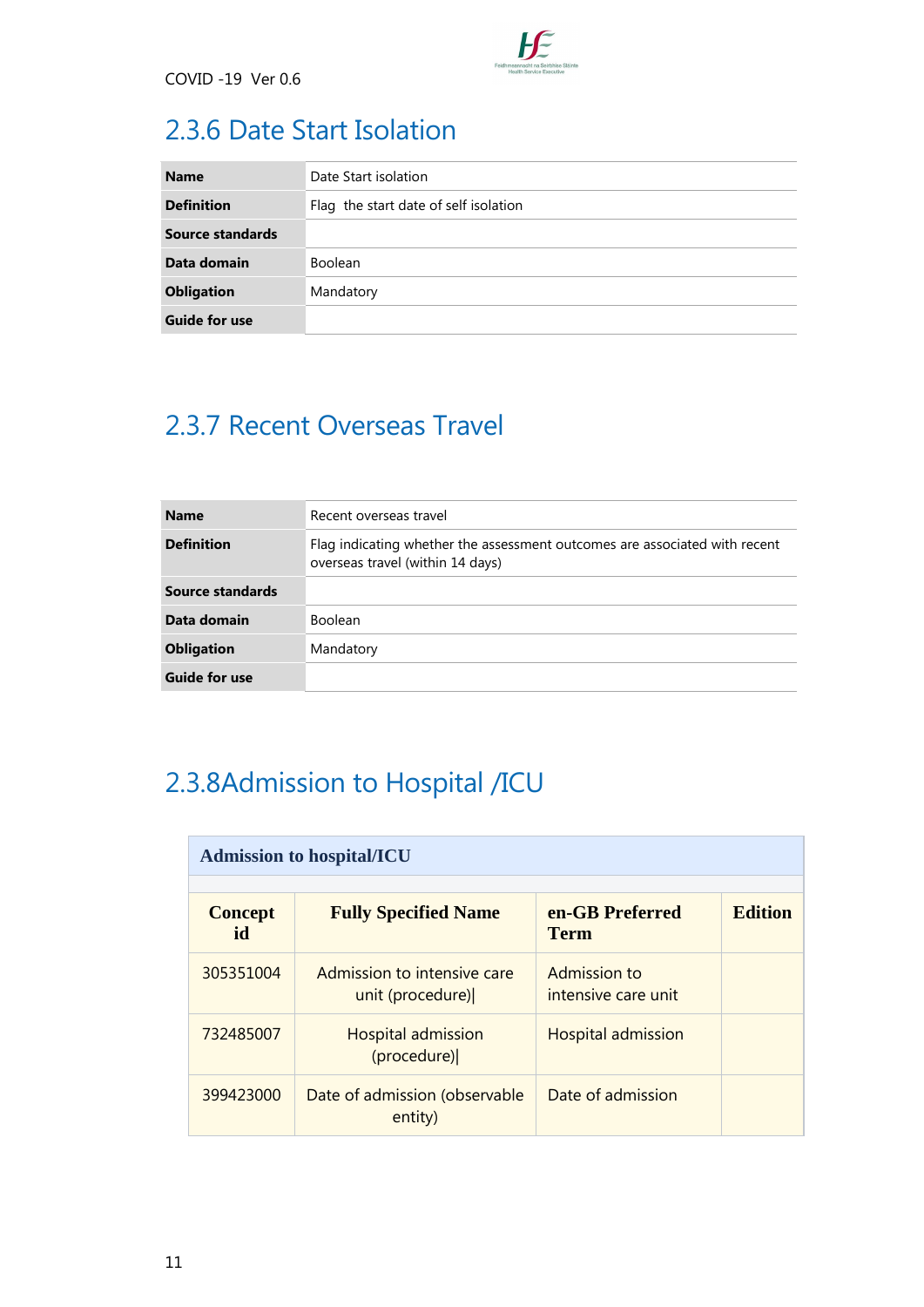

## 2.3.9 Symptoms

Symptoms represent physical or mental features which are regarded as an indication of a condition or disease, particularly those features that are apparent to the patient. This SNOMED CT subset of COVID-19 symptoms has been developed based on a review of relevant Pubmed literature.

| <b>Name</b>          | Symptom                               |
|----------------------|---------------------------------------|
| <b>Definition</b>    | Symptom                               |
| Source standards     |                                       |
| Data domain          | SNOMED CT finding/disorder (as above) |
| <b>Obligation</b>    | Mandatory                             |
| <b>Guide for use</b> |                                       |

| <b>COVID-19 Symptoms subset</b>                                          |                                       |                                  |                                      |
|--------------------------------------------------------------------------|---------------------------------------|----------------------------------|--------------------------------------|
| <b>Intensional Definition:</b> $<<$ ^ $ Covid-19$ symptoms reference set |                                       |                                  |                                      |
| <b>Concept id</b>                                                        | <b>Fully Specified</b><br><b>Name</b> | $en-GB$<br><b>Preferred Term</b> | <b>Edition</b>                       |
| 386661006                                                                | Fever (finding)                       | Fever                            | International<br>Edition<br>20200309 |
| 49727002                                                                 | Cough (finding)                       | Cough                            | International<br>Edition<br>20200309 |
| 267036007                                                                | Dyspnoea (finding)                    | Dyspnoea                         | International<br>Edition<br>20200309 |
| 162397003                                                                | Pain in throat<br>(finding)           | Pain in throat                   | International<br>Edition<br>20200309 |
| 84229001                                                                 | Fatigue (finding)                     | Fatigue                          | International<br>Edition<br>20200309 |
| 367391008                                                                | Malaise (finding)                     | Malaise                          | International<br>Edition<br>20200309 |
| 25064002                                                                 | Headache (finding)                    | Headache                         | International<br>Edition             |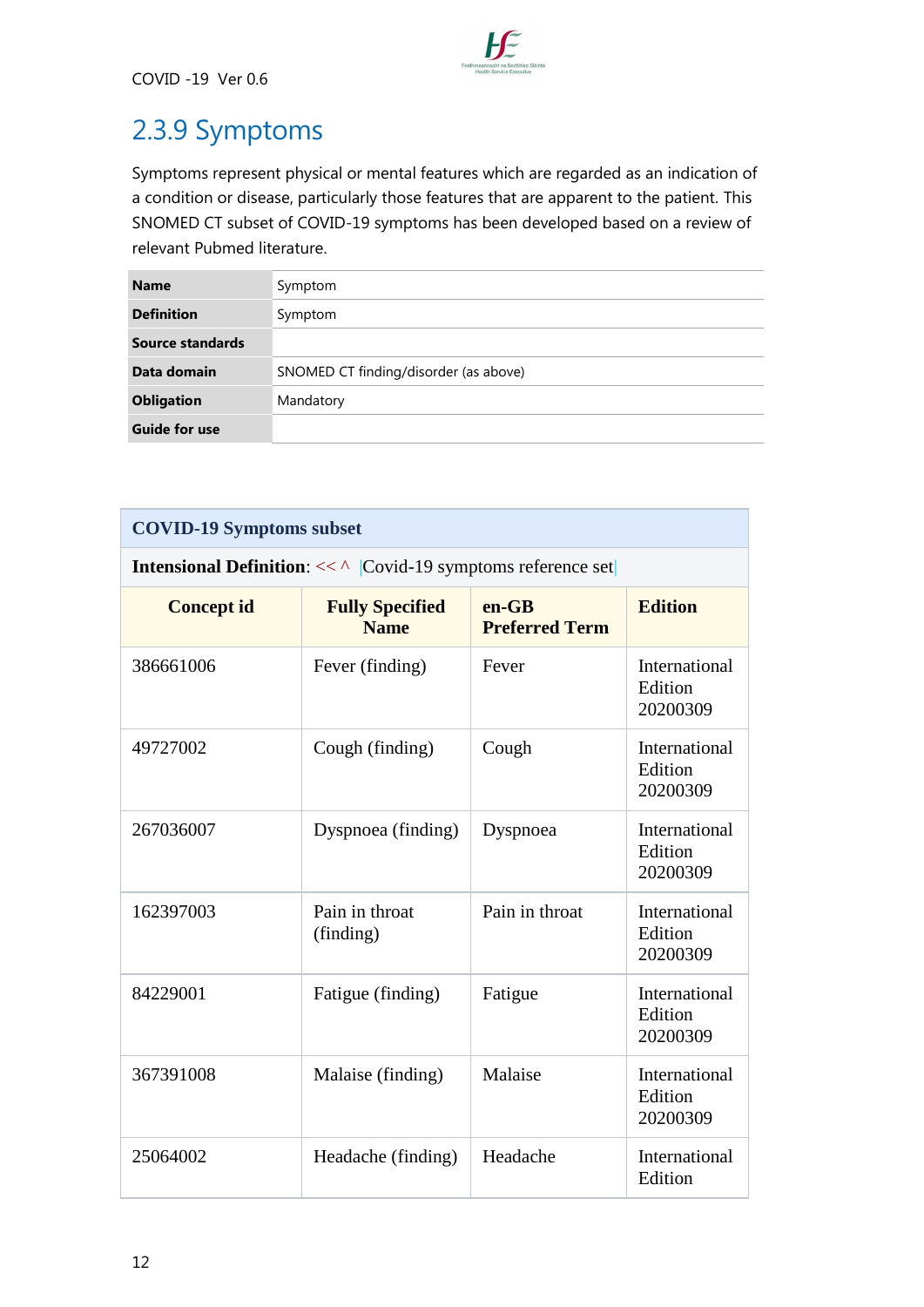

|              |                                                   |                                         | 20200309                                    |
|--------------|---------------------------------------------------|-----------------------------------------|---------------------------------------------|
| 62315008     | Diarrhoea (finding)                               | Diarrhoea                               | International<br>Edition<br>20200309        |
| 66857006     | Haemoptysis<br>(finding)                          | Haemoptysis                             | <b>International</b><br>Edition<br>20200309 |
| 68962001     | Muscle pain<br>(finding)                          | Muscle pain                             | International<br>Edition<br>20200309        |
| 426990007    | Home oxygen<br>therapy<br>(procedure)             | Home oxygen                             | International<br>Edition<br>20200309        |
| 29857009     | Chest pain<br>(finding)                           | Chest pain                              | International<br>Edition<br>20200309        |
| 68962001     | Muscle pain<br>(finding)                          | Myalgia                                 | International<br>Edition<br>20200309        |
| 21522001     | Abdominal pain<br>(finding)                       | Abdominal pain                          | International<br>Edition<br>20200309        |
| 28743005     | 28743005<br>Productive cough<br>(finding)         | Producing<br>sputum                     | International<br>Edition<br>20200309        |
| 16932000     | Nausea and<br>vomiting<br>(disorder)              | Nausea and<br>vomiting                  | International<br>Edition<br>20200309        |
| 64531003     | Nasal discharge<br>(disorder)                     | Rhinorrhea                              | International<br>Edition<br>20200309        |
| 79890006     | Loss of appetite<br>(finding)                     | Loss of appetite                        | International<br>Edition<br>20200309        |
| 404640003    | Dizziness<br>(finding)                            | <b>Dizziness</b>                        | International<br>Edition<br>20200309        |
| 931000119107 | Dependence on<br>supplemental<br>oxygen (finding) | Dependence on<br>supplemental<br>oxygen | International<br>Edition<br>20200309        |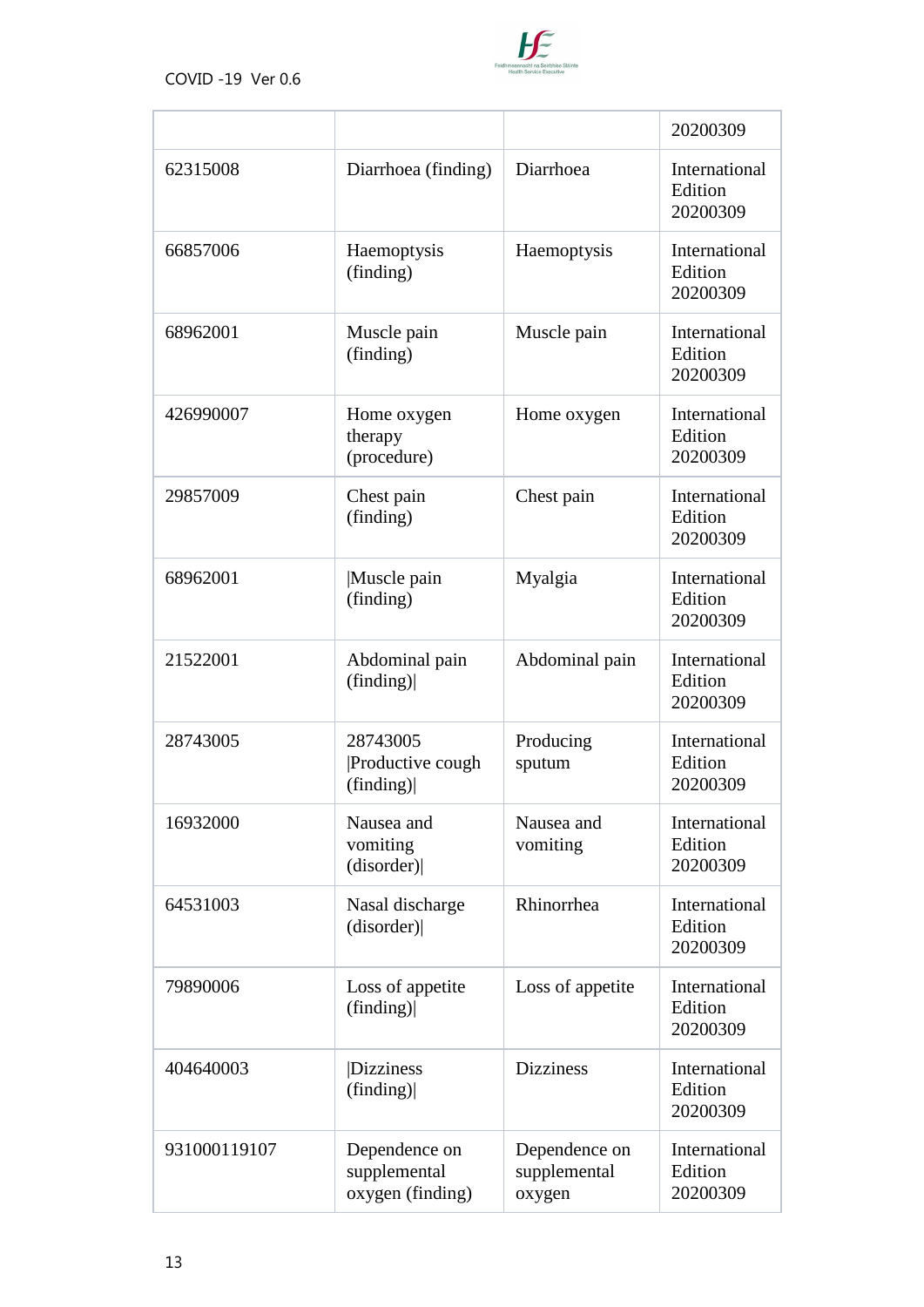

| 609328004                                                | Allergic<br>disposition<br>(finding)         | Allergy                         | International<br>Edition<br>20200309        |
|----------------------------------------------------------|----------------------------------------------|---------------------------------|---------------------------------------------|
| 417430008                                                | Vulnerable adult<br>(finding)                | Vulnerable adult                | International<br>Edition<br>20200309        |
| 160877008                                                | Child at risk<br>(finding)                   | Child at risk                   | <b>International</b><br>Edition<br>20200309 |
| 22032002   Family-<br>related social factor<br>(finding) | Family-related<br>social factor<br>(finding) | Family-related<br>social factor |                                             |

### 2.3.10 Severity

Severity represents the quality of the condition. Severity may be recorded for each symptom, or as a general statement of their disease state – for example, 24484000\_Severe (severity modifier) (qualifier value).

| <b>Name</b>          | Severity                                                                                                                                                                                                                                       |  |
|----------------------|------------------------------------------------------------------------------------------------------------------------------------------------------------------------------------------------------------------------------------------------|--|
| <b>Definition</b>    | Overall severity of symptoms                                                                                                                                                                                                                   |  |
| Source standards     |                                                                                                                                                                                                                                                |  |
| Data domain          | SNOMED CT Symptom severity:<br>Mild – Does not interfere with daily activities<br>$\bullet$<br><b>Moderate – Somewhat restricts daily activities</b><br>$\bullet$<br>Severe - Prevents daily activities or taking care of oneself<br>$\bullet$ |  |
| <b>Obligation</b>    | Optional                                                                                                                                                                                                                                       |  |
| <b>Guide for use</b> | Do not record if asymptomatic                                                                                                                                                                                                                  |  |

| <b>COVID-19 Severity subset</b> |                                                                            |                                |                                          |
|---------------------------------|----------------------------------------------------------------------------|--------------------------------|------------------------------------------|
|                                 | <b>Intensional Definition:</b> $<< 272141005$ Severities (qualifier value) |                                |                                          |
| <b>Concept</b><br>id            | <b>Fully Specified Name</b>                                                | en-GB Preferred<br><b>Term</b> | <b>Edition</b>                           |
| 255604002                       | Mild (qualifier value)                                                     | Mild                           | International Edition<br>20200309        |
| 6736007                         | Moderate (severity modifier)<br>(qualifier value)                          | Moderate                       | <b>International Edition</b><br>20200309 |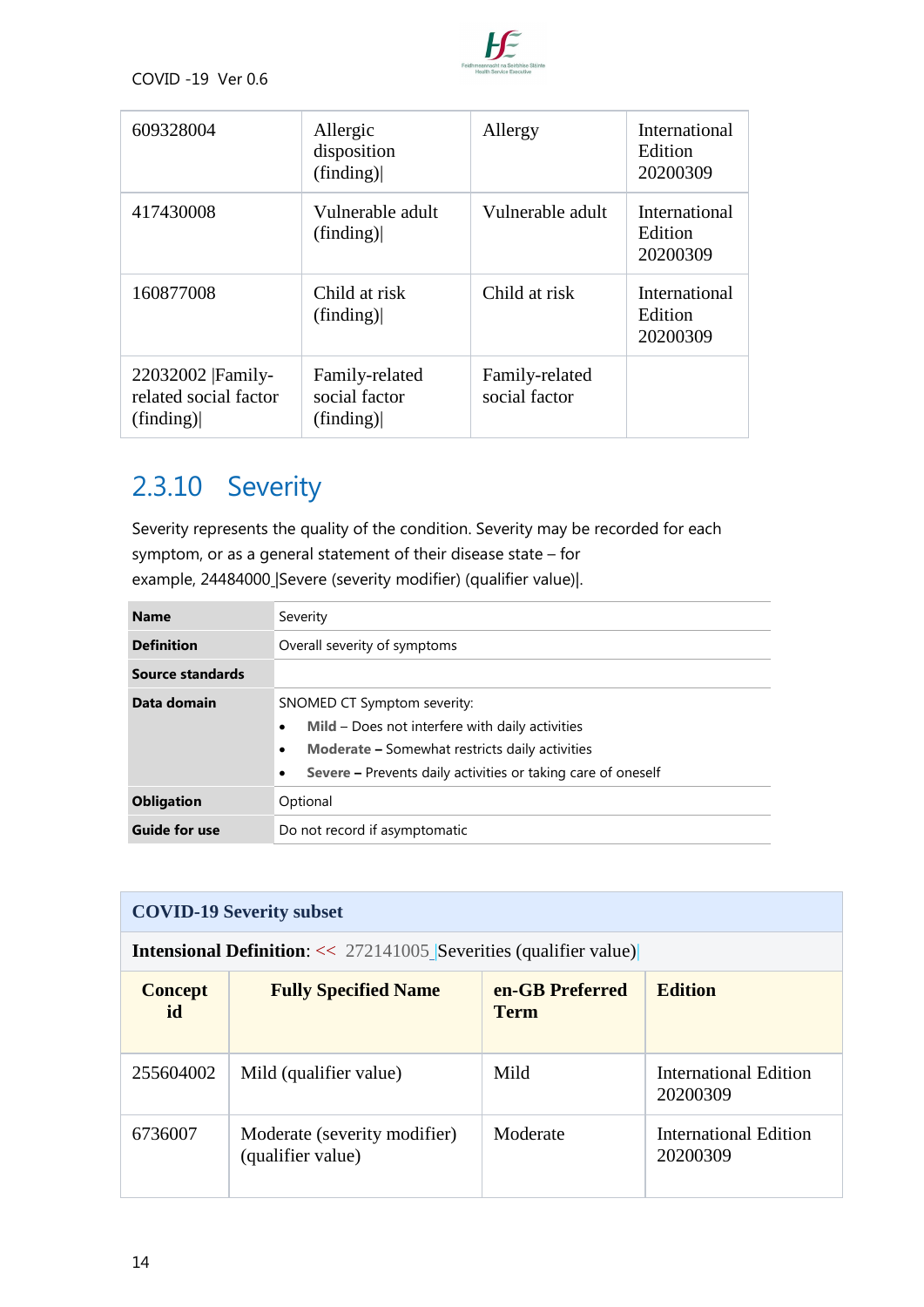

| 24484000  | Severe (severity modifier)<br>(qualifier value) | Severe           | International Edition<br>20200309 |
|-----------|-------------------------------------------------|------------------|-----------------------------------|
| 442452003 | Life threatening severity                       | Life threatening | <b>International Edition</b>      |
|           | (qualifier value)                               | severity         | 20200309                          |

#### 2.3.11 Clinical Measurements

Clinical measurements involve the performance of physiological tests to diagnose and refine therapeutic management of an already established disease. The following clinical measurements may be used in the assessment of a COVID-19 patient.

The set of outcomes from clinical measurements taken during the assessment of the patient.

| <b>Measurement</b>                         | Unit of measure        |
|--------------------------------------------|------------------------|
| <b>Temperature</b>                         | °С                     |
| <b>Blood pressure (systolic/diastolic)</b> | mmHq/mmHq              |
| <b>Heart rate</b>                          | beats per minute (BPM) |
| <b>Respiratory rate</b>                    | breaths per minute     |
| <b>Oxygen saturation (SpO2)</b>            | percentage             |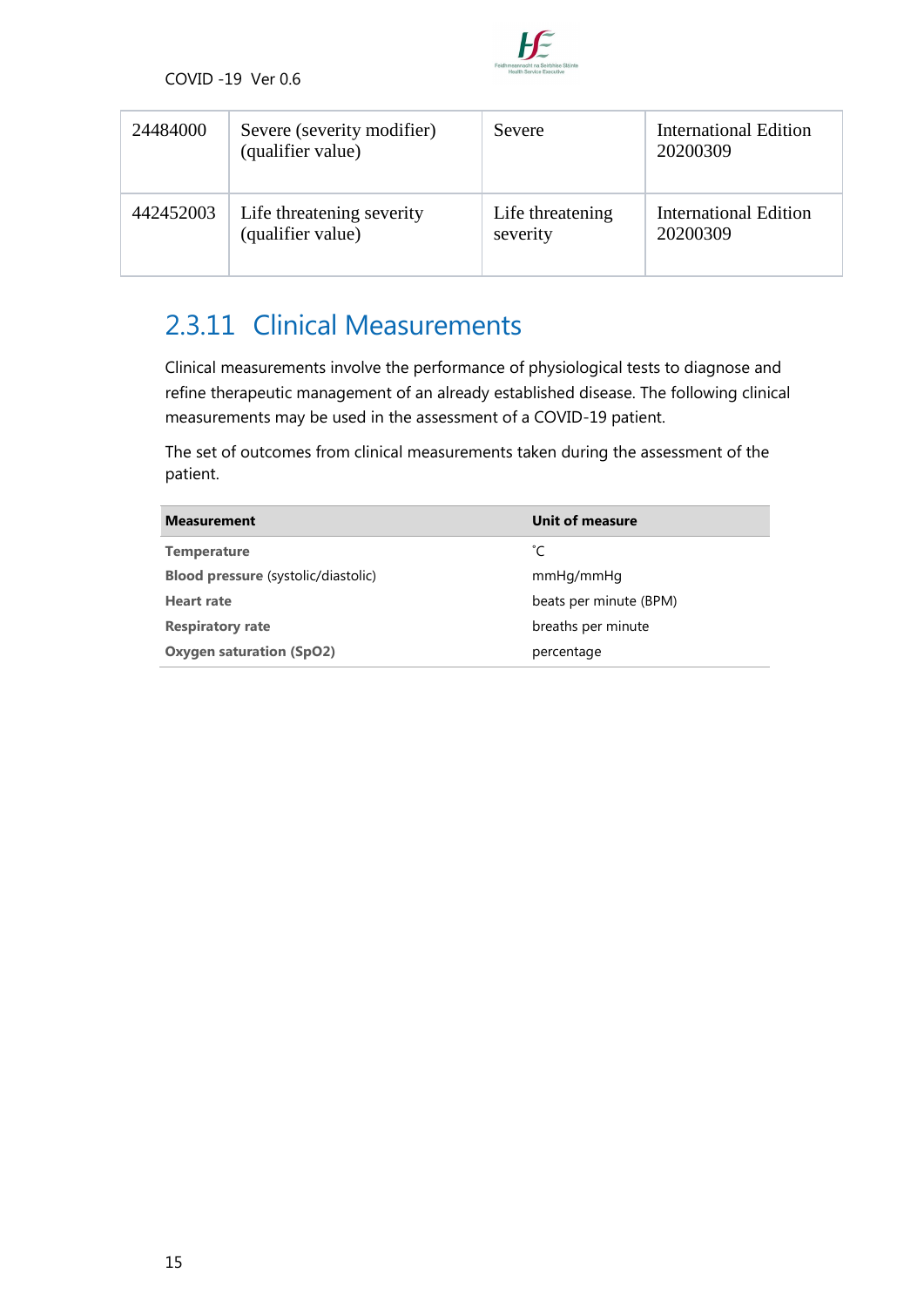

#### **COVID-19 Clinical Measurements subset**

**Intensional Definition:**  $<<$   $\land$   $|Covid-19$  clinical measurements reference set

| <b>Concept id</b> | <b>Fully Specified Name</b>                                                                   | en-GB Preferred<br><b>Term</b>                             | <b>Edition</b>                           |
|-------------------|-----------------------------------------------------------------------------------------------|------------------------------------------------------------|------------------------------------------|
| 386725007         | Body temperature<br>(observable entity)                                                       | Body temperature<br>$\bullet$                              | <b>International Edition</b><br>20200309 |
| 75367002          | Blood pressure (observable<br>entity)                                                         | <b>Blood</b> pressure                                      | International Edition 20200309           |
| 364075005         | Heart rate (observable<br>entity)                                                             | Heart rate                                                 | International Edition 20200309           |
| 86290005          | Respiratory rate (observable<br>entity)                                                       | Respiratory rate                                           | International Edition 20200309           |
| 431314004         | Peripheral oxygen<br>saturation                                                               | Oxygen saturation<br>(SpO2)                                | International Edition 20200309           |
| 251000220105      | National adult early<br>warning system parameter<br>ranges and scoring<br>(observable entity) | National adult early<br>warning<br>system key              | Irish Edition 20200421                   |
| 419045004         | Loss of consciousness<br>(finding)                                                            | Loss of consciousness<br>(finding)                         | Irish Edition 20200421                   |
| 331000220106      | Alert confusion voice pain<br>unresponsive scale<br>(assessment scale                         | <b>ACVPU scale</b>                                         | Irish Edition 20200421                   |
| 311000220101      | National adult early<br>warning system bedside<br>response (procedure)                        | National early<br>warning system<br>bedside response       | Irish Edition 20200421                   |
| 301000220104      | National adult early<br>warning system emergency<br>response (procedure)                      | <b>NEWS emergency</b><br>response                          | Irish Edition 20200421                   |
| 417473004         | On examination -<br>decreased level of<br>consciousness (finding)                             | On examination -<br>decreased<br>level of<br>consciousness | Irish Edition 20200421                   |

The following observed outcomes are positive or negative indications that signs are present.

| <b>Pharyngeal exudate</b>     | Coma             | <b>Abnormal lung auscultation</b> |
|-------------------------------|------------------|-----------------------------------|
| <b>Conjunctival injection</b> | <b>Dyspnea</b>   | Abnormal lung x-ray               |
| <b>Seizure</b>                | <b>Tachypnea</b> | <b>Urinalysis/ Neck stifness</b>  |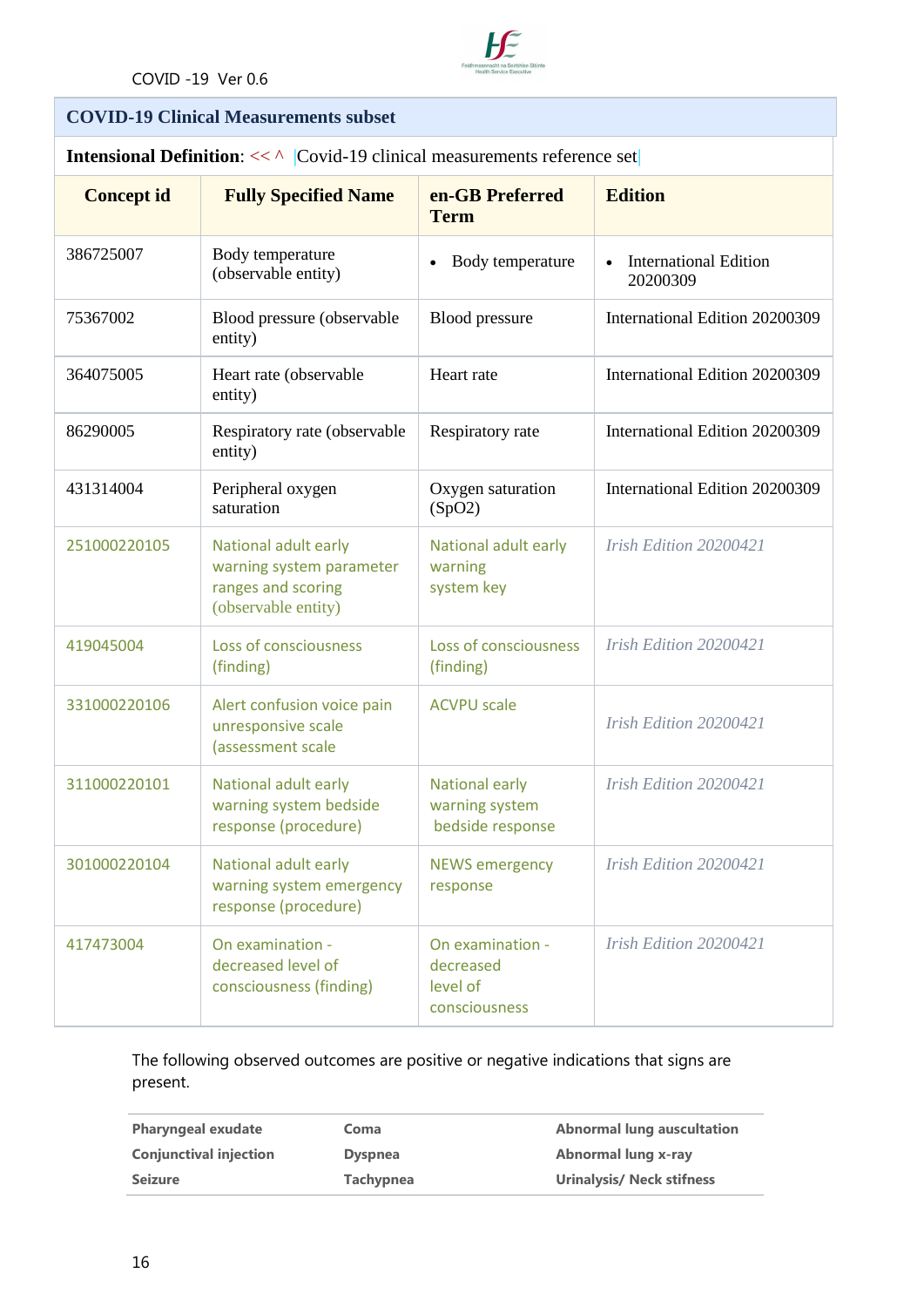

Each element of the set of positive signs is recorded as follows.

| <b>Name</b>          | Clinical sign                         |
|----------------------|---------------------------------------|
| <b>Definition</b>    | Clinical sign                         |
| Source standards     |                                       |
| Data domain          | SNOMED CT finding/disorder (as above) |
| <b>Obligation</b>    | Mandatory                             |
| <b>Guide for use</b> |                                       |

#### 2.3.12 Clinical Observations

A clinical observation represents the act of measuring, questioning, evaluating, or otherwise observing a patient or a specimen from a patient in healthcare. The following clinical observations are positive or negative indications that signs are present in a COVID-19 patient.

|                      | <b>COVID-19 Clinical Observations subset</b>                                                |                                  |                                   |  |
|----------------------|---------------------------------------------------------------------------------------------|----------------------------------|-----------------------------------|--|
|                      | <b>Intensional Definition:</b> $<<$ $\wedge$ $Covid-19$ clinical observations reference set |                                  |                                   |  |
| <b>Concept</b><br>id | <b>Fully Specified</b><br><b>Name</b>                                                       | $en-GB$<br><b>Preferred Term</b> | <b>Edition</b>                    |  |
| 274710003            | Lung field abnormal<br>(finding)                                                            | Lung field<br>abnormal           | International edition<br>20200309 |  |
| 442646005            | Imaging of lung<br>abnormal (finding)                                                       | Imaging of lung<br>abnormal      | International edition<br>20200309 |  |
| 371632003            | Coma (disorder)                                                                             | Coma                             | International edition<br>20200309 |  |
| 193894004            | Conjunctival<br>hyperaemia (finding)                                                        | Conjunctival<br>hyperaemia       | International edition<br>20200309 |  |
| 267036007            | Dyspnoea (finding)                                                                          | Dyspnoea                         | International edition<br>20200309 |  |
| 126664009            | Exudative pharyngitis<br>(disorder)                                                         | Exudative<br>pharyngitis         | International edition<br>20200309 |  |
| 91175000             | Seizure (finding)                                                                           | Seizure                          | International edition<br>20200309 |  |
| 271823003            | Tachypnea (finding)                                                                         | Tachypnea                        | International edition<br>20200309 |  |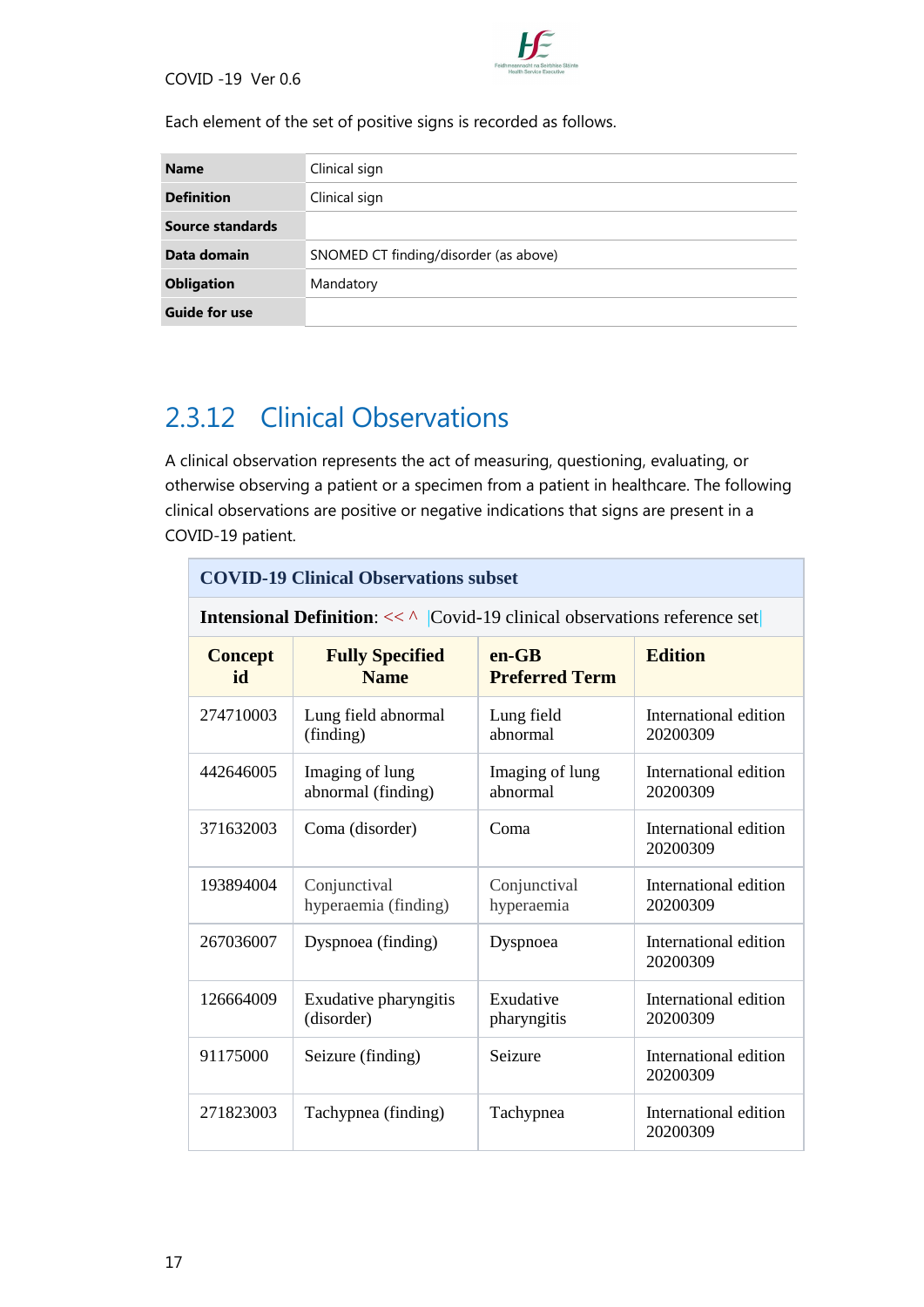

## 2.3.13 Diagnosis

The diagnosis concepts are used to record the opinion reached based on the process of finding out what is causing symptoms, a disease or injury in a patient. COVID-19 diagnoses include both suspected and confirmed diagnoses.

| Clinical assessment outcome                                                                                                                                    |
|----------------------------------------------------------------------------------------------------------------------------------------------------------------|
| Whether the patient fits the clinical description for COVID-19 or has a<br>confirmed COVID-19 diagnosis                                                        |
|                                                                                                                                                                |
| SNOMED CT disorder/situation:<br>COVID-19<br><b>Suspected COVID-19</b><br>$\bullet$                                                                            |
| Conditional                                                                                                                                                    |
| Record the situation of Suspected COVID-19 if the patient fits the clinical<br>description. Record COVID-19 for a confirmed diagnosis based on lab<br>testing. |
|                                                                                                                                                                |

| <b>COVID-19 Diagnosis subset</b> |                                                                                                  |                                                                                      |                                         |
|----------------------------------|--------------------------------------------------------------------------------------------------|--------------------------------------------------------------------------------------|-----------------------------------------|
| <b>Concept id</b>                | <b>Fully Specified</b><br><b>Name</b>                                                            | en-GB Preferred<br><b>Term</b>                                                       | <b>Edition</b>                          |
| 840539006                        | Disease caused by<br>severe acute<br>respiratory syndrome<br>coronavirus 2<br>(disorder)         | COVID-19                                                                             | International<br>Edition<br>20200309    |
| 840544004                        | Suspected disease<br>caused by severe acute<br>respiratory coronavirus<br>2 (situation)          | Suspected COVID-<br>19                                                               | International<br>Edition<br>20200309    |
| 189486241000119100               | Asymptomatic severe<br>acute respiratory<br>syndrome coronavirus<br>2 infection (finding)        | <b>Asymptomatic SARS-</b><br>$CoV-2$                                                 | <b>Irish Edition</b><br>20200421        |
| 688232241000119100               | Disease caused by<br>severe acute<br>respiratory syndrome<br>coronavirus 2 absent<br>(situation) | Disease caused by<br>severe acute<br>respiratory<br>syndrome<br>coronavirus 2 absent | <i><b>Irish Edition</b></i><br>20200421 |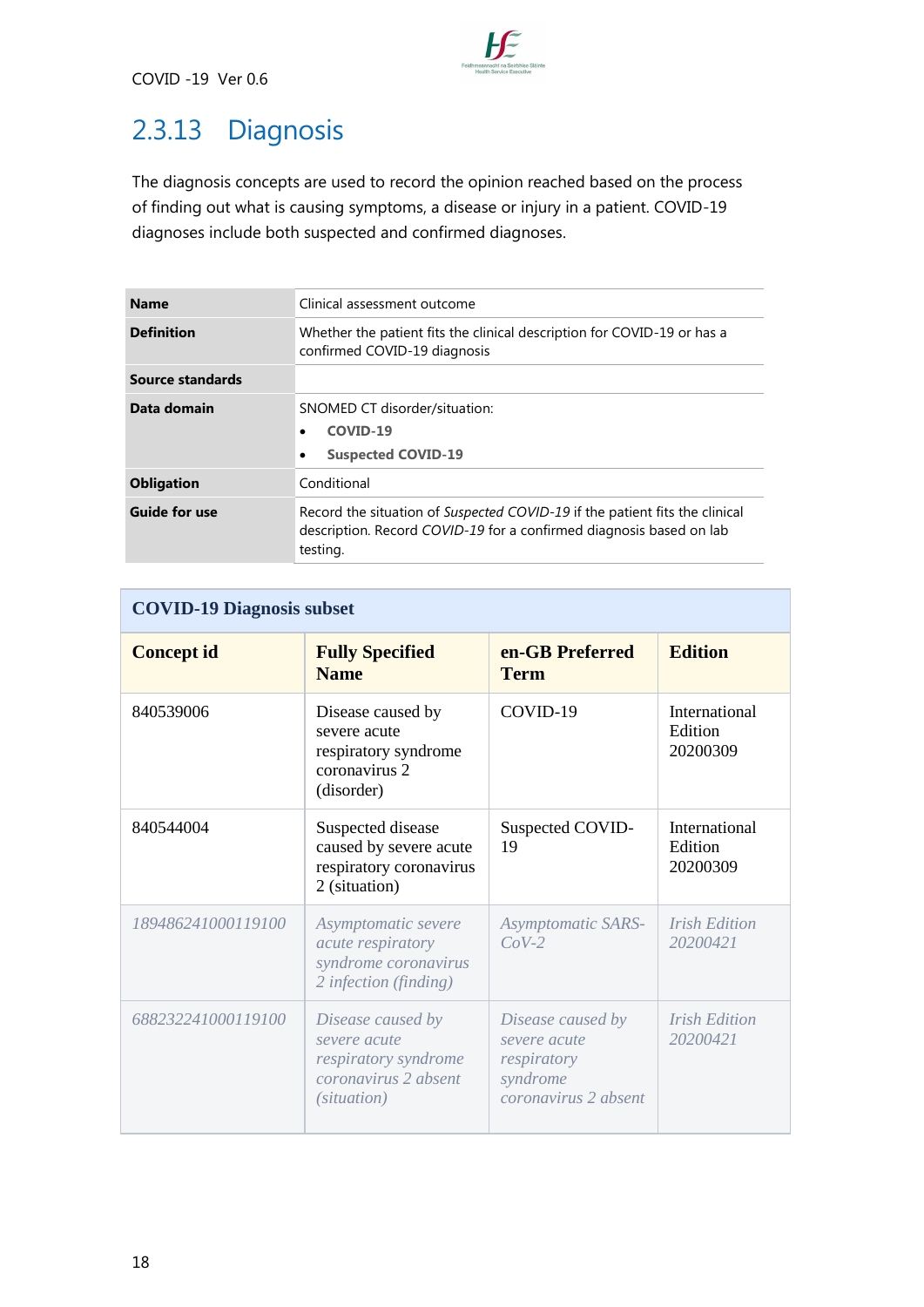

#### 2.3.14 Clinical History

The clinical history concepts are used to record information gained by a physician by asking specific questions, either of the patient or of other people who know the person and can give suitable information, with the aim of obtaining information useful in formulating a diagnosis and providing medical care to the patient.

| <b>COVID-19 Clinical History subset</b> |                                                                                                                |                                            |                                  |
|-----------------------------------------|----------------------------------------------------------------------------------------------------------------|--------------------------------------------|----------------------------------|
| <b>Concept id</b>                       | <b>Fully Specified</b><br><b>Name</b>                                                                          | $en-GB$<br><b>Preferred</b><br><b>Term</b> | <b>Edition</b>                   |
| 292508471000119105                      | <i>History of disease</i><br>caused by severe<br>acute respiratory<br>syndrome<br>coronavirus 2<br>(situation) | <b>History of</b><br>$SARS$ - $CoV$ -2     | <b>Irish Edition</b><br>20200421 |

#### 2.3.15 Complications

Complication concepts are used to record a secondary disease or condition aggravating the main thread, in this context the coronavirus disease.

| <b>COVID-19 Complications subset</b> |                                                |                                            |                                             |
|--------------------------------------|------------------------------------------------|--------------------------------------------|---------------------------------------------|
| <b>Concept id</b>                    | <b>Fully Specified</b><br><b>Name</b>          | $en-GB$<br><b>Preferred</b><br><b>Term</b> | <b>Edition</b>                              |
| 373895009                            | Acute respiratory<br>distress (finding)        | Acute<br>respiratory<br>distress           | International<br>Edition<br>20200309        |
| 419620001                            | Death (event)                                  | Death                                      | International<br>Edition<br>20200309        |
| 75570004                             | Viral pneumonia<br>(disorder)                  | Viral<br>pneumonia                         | <b>International</b><br>Edition<br>20200309 |
| 308906005                            | Secondary bacterial<br>pneumonia<br>(disorder) | Secondary<br>bacterial<br>pneumonia        | International<br>Edition<br>20200309        |
| 67782005                             | Acute respiratory<br>distress syndrome         | Acute<br>respiratory                       | International<br>Edition                    |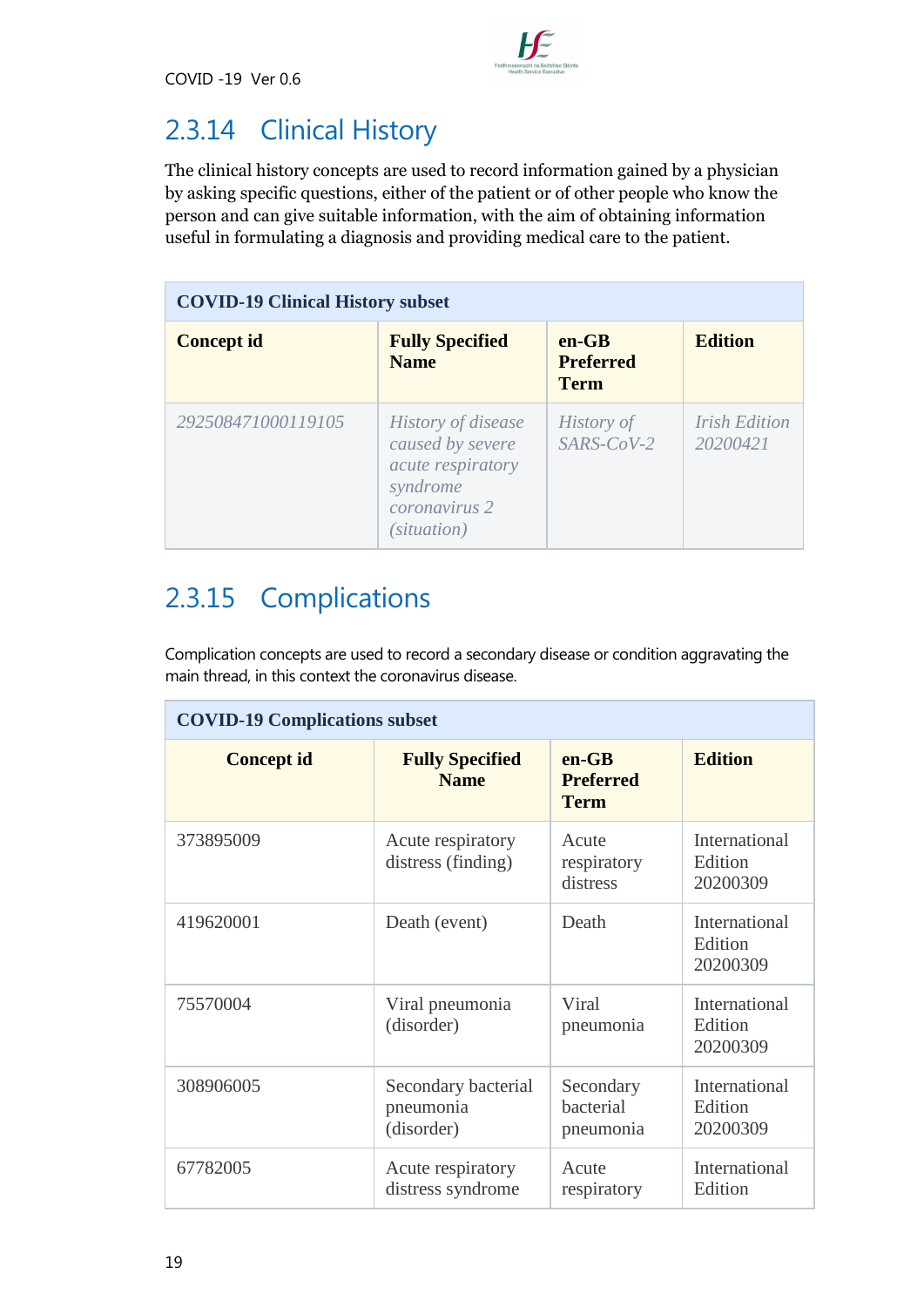

|                    | (disorder)                                                                                                                 | distress<br>syndrome                                                                                   | 20200309                         |
|--------------------|----------------------------------------------------------------------------------------------------------------------------|--------------------------------------------------------------------------------------------------------|----------------------------------|
| 138389411000119105 | Acute bronchitis<br>caused by severe<br>acute respiratory<br>syndrome<br>coronavirus 2<br>(disorder)                       | Acute<br><b>bronchitis</b><br>caused by<br>SARS-CoV-2                                                  | <b>Irish Edition</b><br>20200421 |
| 674814021000119106 | Acute respiratory<br>distress syndrome<br>caused by severe<br>acute respiratory<br>syndrome<br>coronavirus 2<br>(disorder) | Acute<br>respiratory<br>distress<br>syndrome<br>caused by<br>SARS-CoV-2                                | <b>Irish Edition</b><br>20200421 |
| 880529761000119102 | Lower respiratory<br>infection caused by<br>severe acute<br>respiratory<br>syndrome<br>coronavirus 2<br>(disorder)         | Lower<br>respiratory<br>infection<br>caused by<br>SARS-CoV-2                                           | <b>Irish Edition</b><br>20200421 |
| 882784691000119100 | Pneumonia caused<br>by severe acute<br>respiratory<br>syndrome<br>coronavirus 2<br>(disorder)                              | Pneumonia<br>caused by<br>SARS-CoV-2                                                                   | <b>Irish Edition</b><br>20200421 |
| 866152006          | Thrombocytopenia<br>associated with<br>severe acute<br>respiratory<br>syndrome<br>coronavirus 2<br>(disorder)              | Thrombocytop<br>enia<br>associated<br>with severe<br>acute<br>respiratory<br>syndrome<br>coronavirus 2 | <b>Irish Edition</b><br>20200421 |
| 866151004          | Lymphocytopenia<br>associated with<br>severe acute<br>respiratory<br>syndrome<br>coronavirus 2<br>(disorder)               | Lymphocytope<br>nia associated<br>with severe<br>acute<br>respiratory<br>syndrome<br>coronavirus 2     | <b>Irish Edition</b><br>20200421 |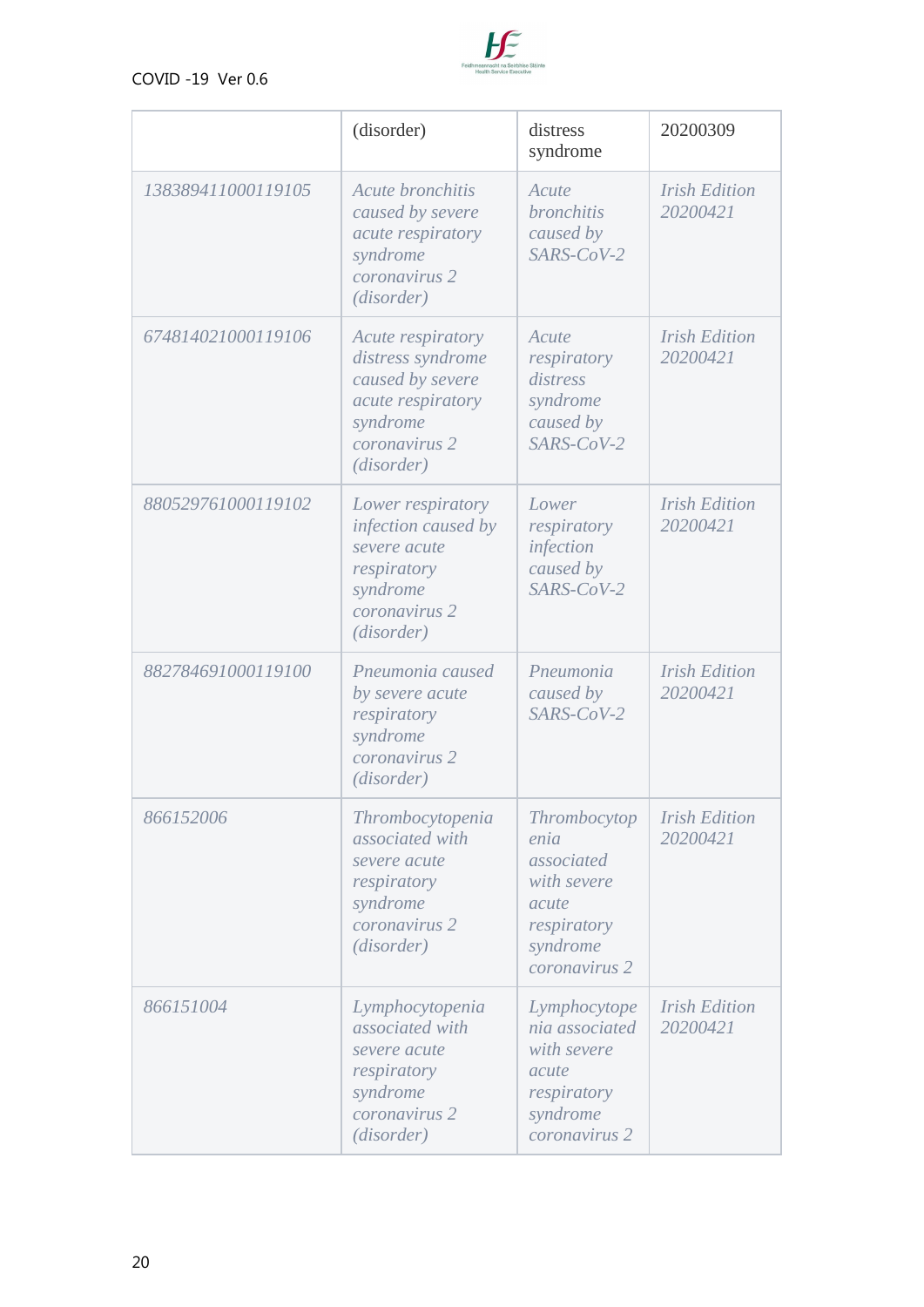

#### 2.3.16 Exposure

An exposure event is when an individual comes into close contact with an infected person's contaminated droplets carried in the air or on contaminated hands, surfaces or other objects.

| <b>COVID-19 Exposure Event subset</b> |                                                                           |                                            |                                   |
|---------------------------------------|---------------------------------------------------------------------------|--------------------------------------------|-----------------------------------|
| <b>Concept</b><br>id                  | <b>Fully Specified Name</b>                                               | $en-GB$<br><b>Preferred</b><br><b>Term</b> | <b>Edition</b>                    |
| 840546002                             | Exposure to severe acute<br>respiratory syndrome<br>coronavirus 2 (event) | Exposure to<br>SARS-CoV-2                  | International<br>Edition 20200309 |

#### 2.3.17 Known Risk Factors

Know risk factors are used to record the known patient conditions which may increase the risk of the patient being especially vulnerable to the COVID-19 virus.

Record the patient's medical conditions that are known risk factors.

Each element of the set of medical conditions is recorded as follows.

| <b>Name</b>       | Medical condition                                                     |
|-------------------|-----------------------------------------------------------------------|
| <b>Definition</b> | Medical condition that is a known risk factor in relation to COVID-19 |
| Source standards  |                                                                       |
| Data domain       | SNOMED CT finding/disorder/situation (as above)                       |
| <b>Obligation</b> | Mandatory                                                             |
| Guide for use     |                                                                       |

Any other medical conditions of concern may be recorded in the same way. An empty set represents an absence of any medical conditions of concern.

| <b>Concept</b><br>id | <b>Fully Specified Name</b>                            | en-GB Preferred<br><b>Term</b>        | <b>Edition</b>                    |
|----------------------|--------------------------------------------------------|---------------------------------------|-----------------------------------|
| 17097001             | Chronic disease of<br>respiratory system<br>(disorder) | Chronic respiratory<br>system disease | International Edition<br>20200309 |
| 195967001            | Asthma (disorder)                                      | <b>Bronchial</b><br>hypersensitivity  | International Edition<br>20200309 |
| 13213009             | Congenital heart disease<br>(disorder)                 | CHD - Congenital heart<br>disease     | International Edition<br>20200309 |

#### **COVID-19 subset**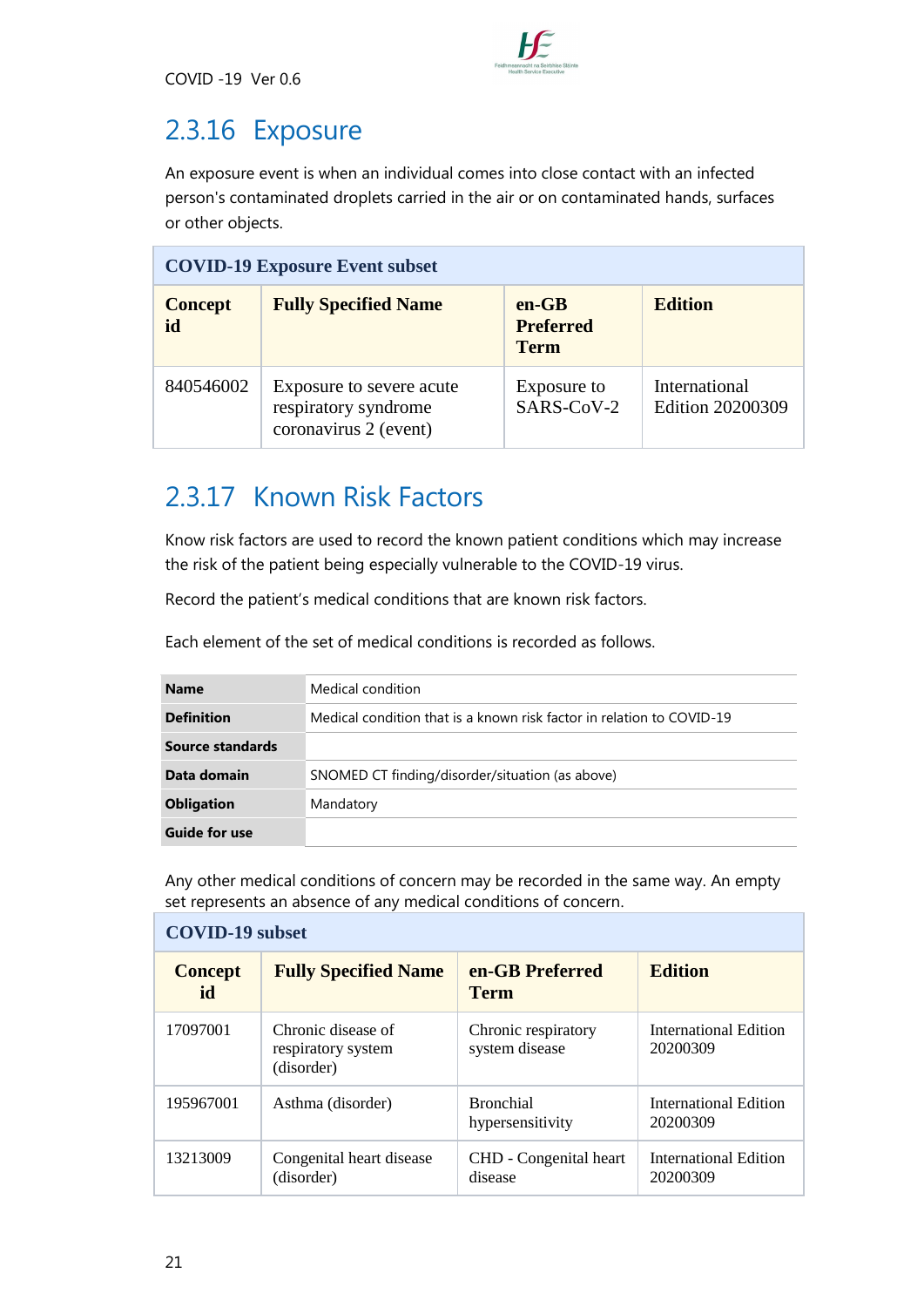

| 128238001 | Chronic heart disease<br>(disorder)                       | Chronic heart disease                   | <b>International Edition</b><br>20200309 |
|-----------|-----------------------------------------------------------|-----------------------------------------|------------------------------------------|
| 38341003  | Hypertensive disorder,<br>systemic arterial<br>(disorder) | Hypertensive disorder                   | <b>International Edition</b><br>20200309 |
| 234532001 | Immunodeficiency<br>disorder (disorder)                   | Immunodeficiency<br>disorder (disorder) | <b>International Edition</b><br>20200309 |
| 128283000 | Chronic nervous system<br>disorder (disorder)             | Chronic nervous system<br>disorder      | <b>International Edition</b><br>20200309 |
| 73211009  | Diabetes mellitus<br>(disorder)                           | Diabetes mellitus                       | <b>International Edition</b><br>20200309 |
| 709044004 | Chronic kidney disease<br>(disorder)                      | Chronic kidney disease                  | <b>International Edition</b><br>20200309 |
| 328383001 | Chronic liver disease<br>(disorder)                       | Chronic liver disease                   | <b>International Edition</b><br>20200309 |
| 77386006  | Pregnant (finding)                                        | Pregnant                                | <b>International Edition</b><br>20200309 |
| 414915002 | Obese (finding)                                           | Obese                                   | <b>International Edition</b><br>20200309 |
| 6383007   | Premature labour<br>(finding)                             | Premature labour                        | <b>International Edition</b><br>20200309 |
| 78648007  | At risk for infection<br>(finding)                        | At risk for infection                   | <b>International Edition</b><br>20200309 |
| 234532001 | Immunodeficiency<br>disorder (disorder)                   | Immunodeficiency<br>disorder            | <b>International Edition</b><br>20200309 |
| 77176002  | Smoker (finding)                                          | Smoker                                  | <b>International Edition</b><br>20200309 |
| 8517006   | Ex-smoker (finding)                                       | Ex-smoker                               | <b>International Edition</b><br>20200309 |
| 8392000   | Non-smoker (finding)                                      | Non-smoker                              | <b>International Edition</b><br>20200309 |
| 266987004 | History of malignant<br>neoplasm (situation)              | History of cancer                       | <b>International Edition</b><br>20200309 |
| 38341003  | Hypertensive disorder,<br>systemic arterial               | High Blood pressure                     | <b>International Edition</b><br>20200309 |
| 266987004 | History of malignant<br>neoplasm (situation)              | History of cancer                       | <b>International Edition</b><br>20200309 |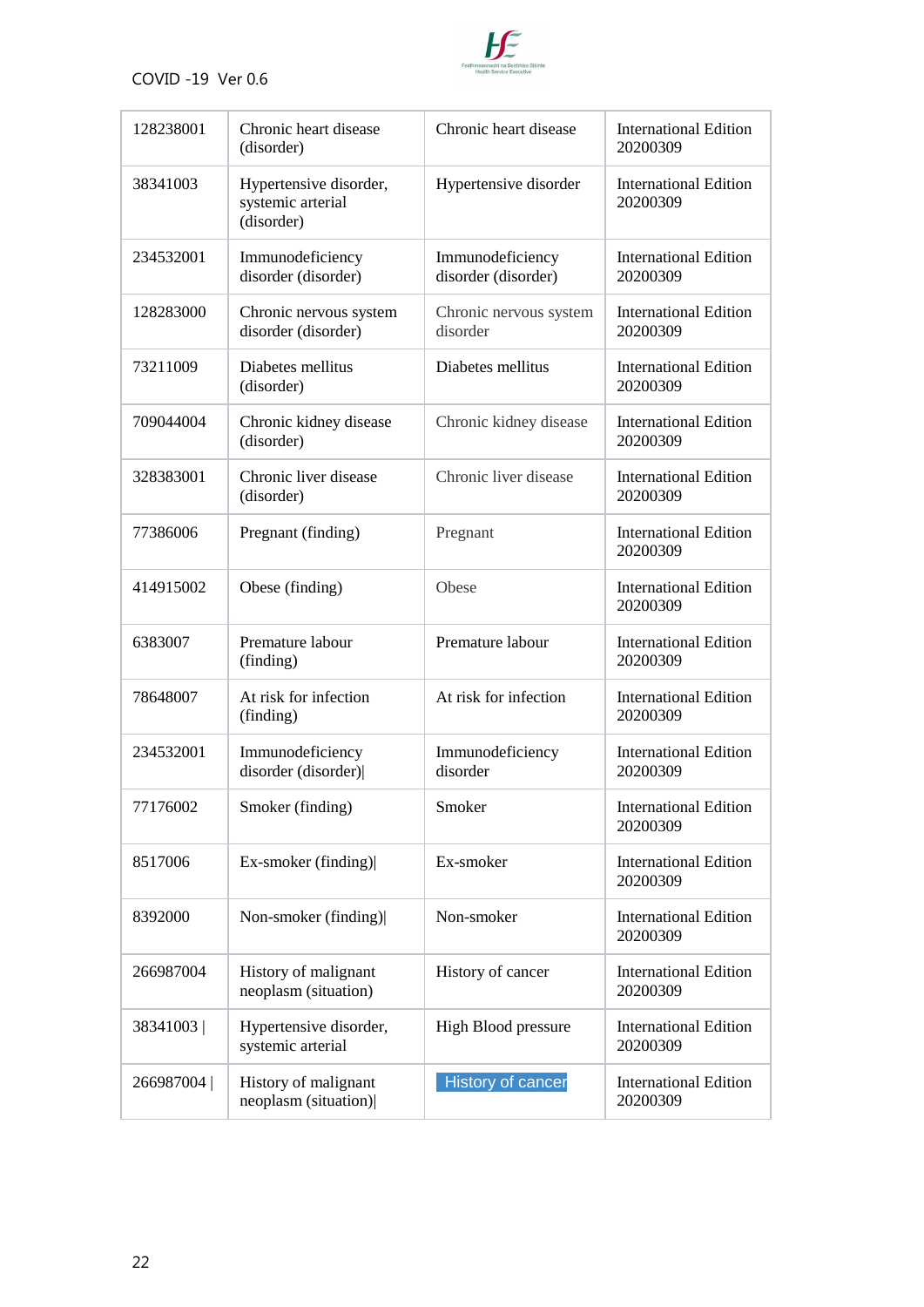

#### 2.3.18 Comorbidities

Comorbidities are additional medical conditions of concern.

#### **COVID-19 subset**

#### **Intensional Definition**:

< 404684003 [|Clinical finding \(finding\)|](http://snomed.info/id/404684003) MINUS < 307824009 [|Administrative](http://snomed.info/id/307824009)  [statuses \(finding\)|](http://snomed.info/id/307824009)

#### 2.3.19 Pregnancy

Record trimester for current pregnancy or whether postpartum less than six weeks.

| <b>Name</b>          | Pregnancy                                                                                                                                                                                                                            |
|----------------------|--------------------------------------------------------------------------------------------------------------------------------------------------------------------------------------------------------------------------------------|
| <b>Definition</b>    | Current pregnancy and trimester, or post-partum less than six weeks                                                                                                                                                                  |
| Source standards     |                                                                                                                                                                                                                                      |
| Data domain          | SNOMED CT:<br>Pregnant<br>۰<br><b>First trimester</b><br>$\bullet$<br><b>Second trimester</b><br>$\bullet$<br><b>Third trimester</b><br>$\bullet$<br><b>Postpartum less than six weeks</b><br>$\bullet$<br>Not pregnant<br>$\bullet$ |
| <b>Obligation</b>    | Mandatory                                                                                                                                                                                                                            |
| <b>Guide for use</b> | If not applicable, record 'Not pregnant'                                                                                                                                                                                             |

#### 2.3.20 Medication

| <b>Concept</b> | <b>Fully Specified</b> | en-GB Preferred | <b>Edition</b>               |
|----------------|------------------------|-----------------|------------------------------|
| id             | <b>Name</b>            | <b>Term</b>     |                              |
| 715035002      | Does take medication   | Does take       | <b>International Edition</b> |
|                | (finding)              | medication      | 20200309                     |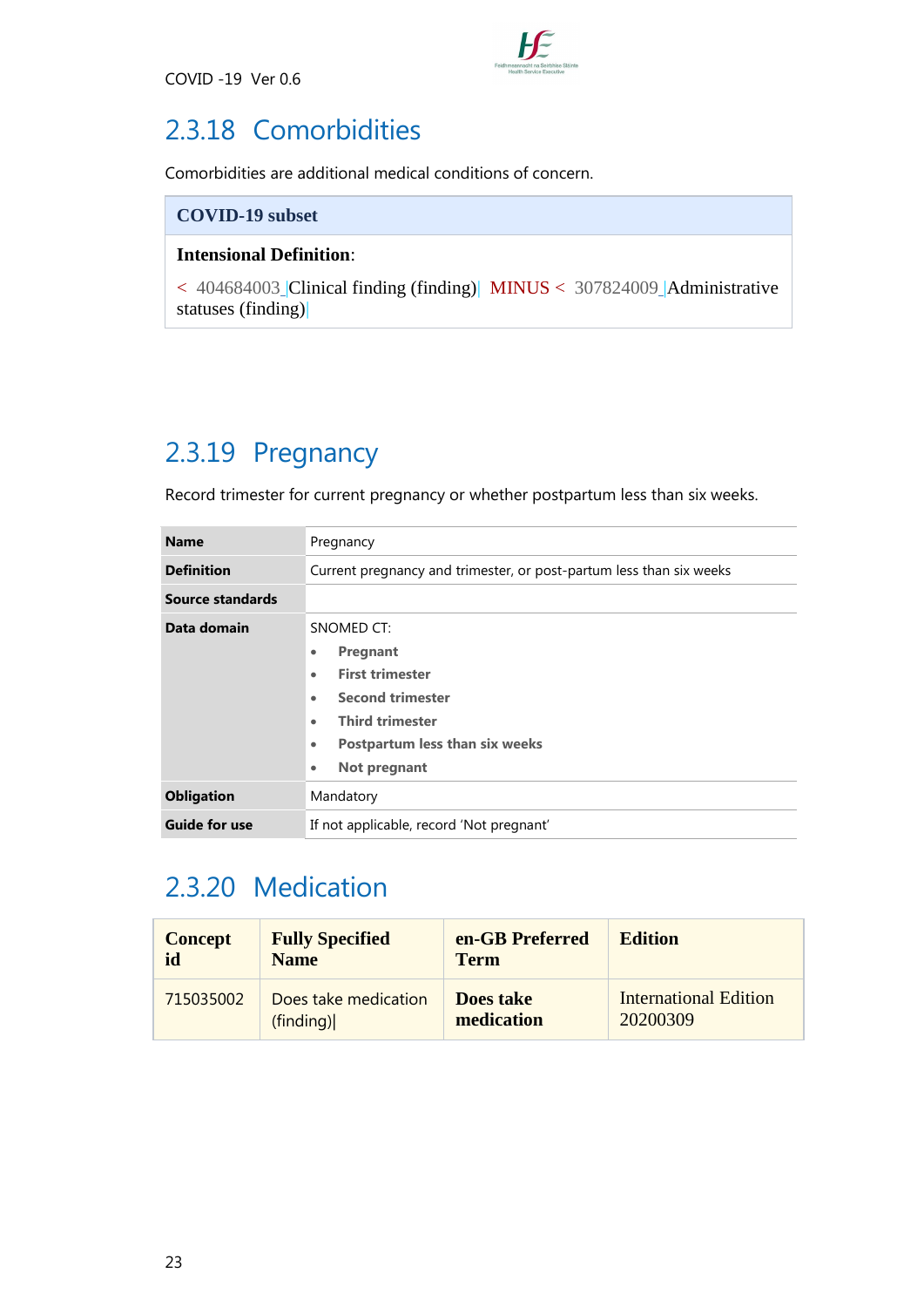

## 2.3.21 Taking of Swabs

| <b>Concept id</b> | <b>Fully Specified</b><br><b>Name</b> | en-GB Preferred<br><b>Term</b> | <b>Edition</b> |
|-------------------|---------------------------------------|--------------------------------|----------------|
| 320971000000102   | Taking of swab for severe             | Taking of swab for severe      | International  |
|                   | acute respiratory syndrome            | acute respiratory              | Edition        |
|                   | coronavirus 2(procedure)              | syndrome coronavirus 2         | 20200309       |

#### 2.3.22 Positive Assessment Outcome

| <b>Concept id</b> | <b>Fully Specified Name</b>                                        | $en-GB$<br><b>Preferred</b><br><b>Term</b> | <b>Edition</b>                                  |
|-------------------|--------------------------------------------------------------------|--------------------------------------------|-------------------------------------------------|
| 8288009           | Not recovering from<br>(contextual qualifier)<br>(qualifier value) | Not recovering                             | International<br><b>Edition 20200309</b>        |
| 268910001         | Patient's condition<br>improved (finding)                          | Patient's<br>condition<br>improved         | International<br><b>Edition 20200309</b>        |
| 397709008         | Patient died (finding)                                             | Patient died                               | International<br><b>Edition 20200309</b>        |
| 261665006         | Unknown (qualifier<br>value)                                       | Unknown                                    | <b>International</b><br><b>Edition 20200309</b> |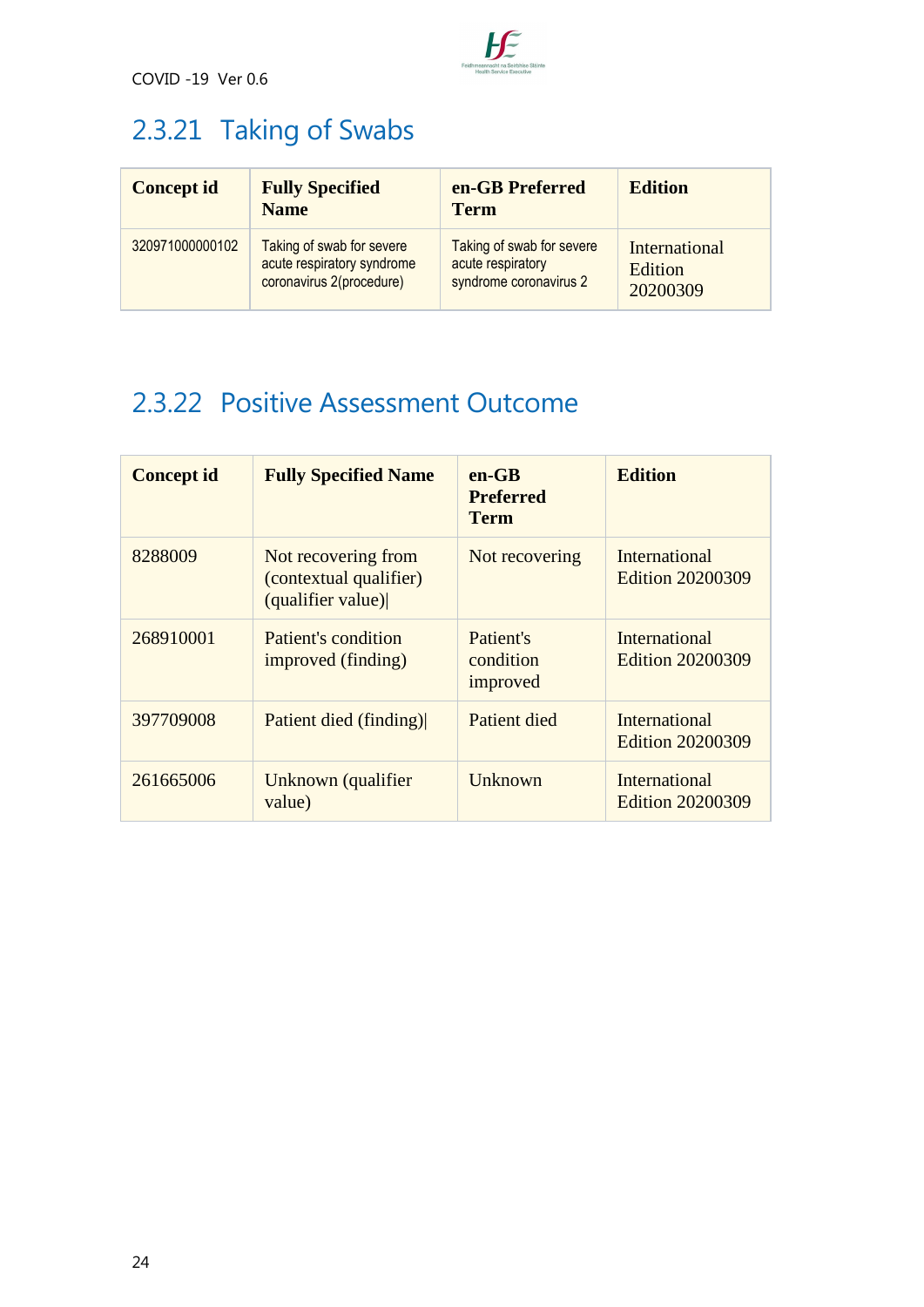

# <span id="page-26-0"></span>**2.4 Laboratory test details**

## 2.4.1 Laboratory Sample Date/Time

| <b>Name</b>          | Laboratory sample date/time                                                                           |
|----------------------|-------------------------------------------------------------------------------------------------------|
| <b>Definition</b>    | Date/time the patient's sample/specimen was taken and submitted for<br>laboratory testing             |
| Source standards     | ISO 8601-1:2019 Date and time. Representations for information interchange $-$<br>Part 1: Basic rules |
| Data domain          | Date/time                                                                                             |
| <b>Obligation</b>    | Optional                                                                                              |
| <b>Guide for use</b> |                                                                                                       |

Appendix 2 Current Labs minimum dataset in Ireland

### 2.4.2 Specimen

Specimens are samples of substances taken from an individual for testing - for example 258500001 [|Nasopharyngeal swab \(specimen\)|](http://snomed.info/id/258500001) or 119339001 [|Stool specimen](http://snomed.info/id/119339001)  [\(specimen\)|.](http://snomed.info/id/119339001)

The following specimens may be relevant to COVID-19 testing in one or more countries affected by the virus.

| <b>CV19-INV-Specimen</b> |                                                             |                                               |                                 |
|--------------------------|-------------------------------------------------------------|-----------------------------------------------|---------------------------------|
| <b>Concept id</b>        | <b>Fully Specified</b><br><b>Name</b>                       | en-GB Preferred<br><b>Term</b>                | <b>Effective</b><br><b>Time</b> |
| 258607008                | <b>Bronchoalveolar</b><br>lavage fluid sample<br>(specimen) | <b>Bronchoalveolar</b><br>lavage fluid sample | 20080731                        |
| 258500001                | Nasopharyngeal<br>swab (specimen)                           | Nasopharyngeal<br>swab                        | 20080731                        |
| 258411007                | Nasopharyngeal<br>aspirate (specimen)                       | Nasopharyngeal<br>aspirate                    | 20080731                        |
| 119364003                | Serum specimen<br>(specimen)                                | Serum specimen                                | 20050131                        |
| 119334006                | Sputum specimen<br>(specimen)                               | Sputum specimen                               | 20080731                        |
| 119339001                | Stool specimen<br>(specimen)                                | Stool specimen                                | 20030731                        |
| 258529004                | Throat swab                                                 | Throat swab                                   | 20080731                        |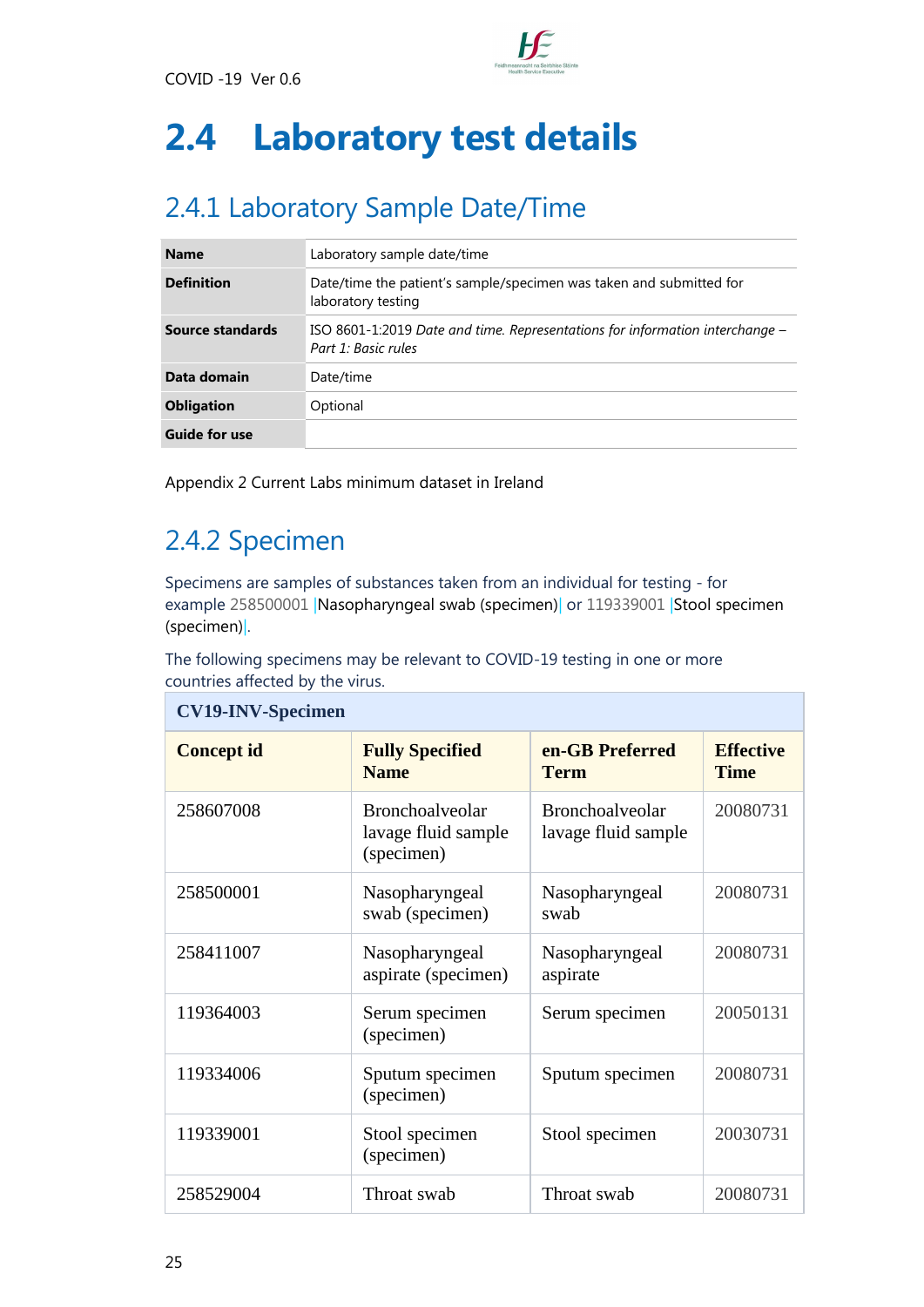

|                 | (specimen)                                                                              |                                                                           |          |
|-----------------|-----------------------------------------------------------------------------------------|---------------------------------------------------------------------------|----------|
| 122877000       | Upper respiratory<br>fluid specimen<br>obtained by tracheal<br>aspiration<br>(specimen) | Upper respiratory<br>fluid specimen<br>obtained by<br>tracheal aspiration | 20040731 |
| 122575003       | Urine specimen<br>(specimen)                                                            | Urine specimen                                                            | 20080731 |
| 461911000124106 | Swab specimen from<br>oropharynx<br>(specimen)                                          | Oropharyngeal<br>swab                                                     | 20200731 |

#### 2.4.3 Laboratory Tests

| <b>V19-INV-LaboratoryTests</b> |                                                                                               |                                                |                                 |
|--------------------------------|-----------------------------------------------------------------------------------------------|------------------------------------------------|---------------------------------|
| <b>Concept</b><br>id           | <b>Fully Specified Name</b>                                                                   | en-GB Preferred<br><b>Term</b>                 | <b>Effective</b><br><b>Time</b> |
| 444077007                      | Analysis using reverse<br>transcriptase polymerase<br>chain reaction technique<br>(procedure) | Analysis using<br>reverse<br>transcriptase PCR | 20100131                        |
| 122435008                      | Measurement of viral<br>antibody (procedure)                                                  | Measurement of<br>viral antibody               | 20100131                        |
| 9718006                        | Polymerase chain reaction<br>analysis (procedure)                                             | Polymerase chain<br>reaction analysis          | 20080731                        |
| 118147004                      | Viral nucleic acid assay<br>(procedure)                                                       | Viral nucleic acid<br>assay                    | 20020131                        |
| 88667002                       | Viral serologic study<br>(procedure)                                                          | Viral serologic<br>study                       | 20150131                        |

#### 2.4.4 Substance and Virus

An antibody is a protective protein produced by the immune system in response to the presence of a foreign substance, called an antigen. The following antibody/antigen and virus organism concepts can be used to record the focus of a COVID-19 investigation.

| <b>CV19-INV-SubstancesAndVirus</b> |                             |                  |                  |
|------------------------------------|-----------------------------|------------------|------------------|
| <b>Concept</b>                     | <b>Fully Specified Name</b> | $en-GB$          | <b>Effective</b> |
| id                                 |                             | <b>Preferred</b> | <b>Time</b>      |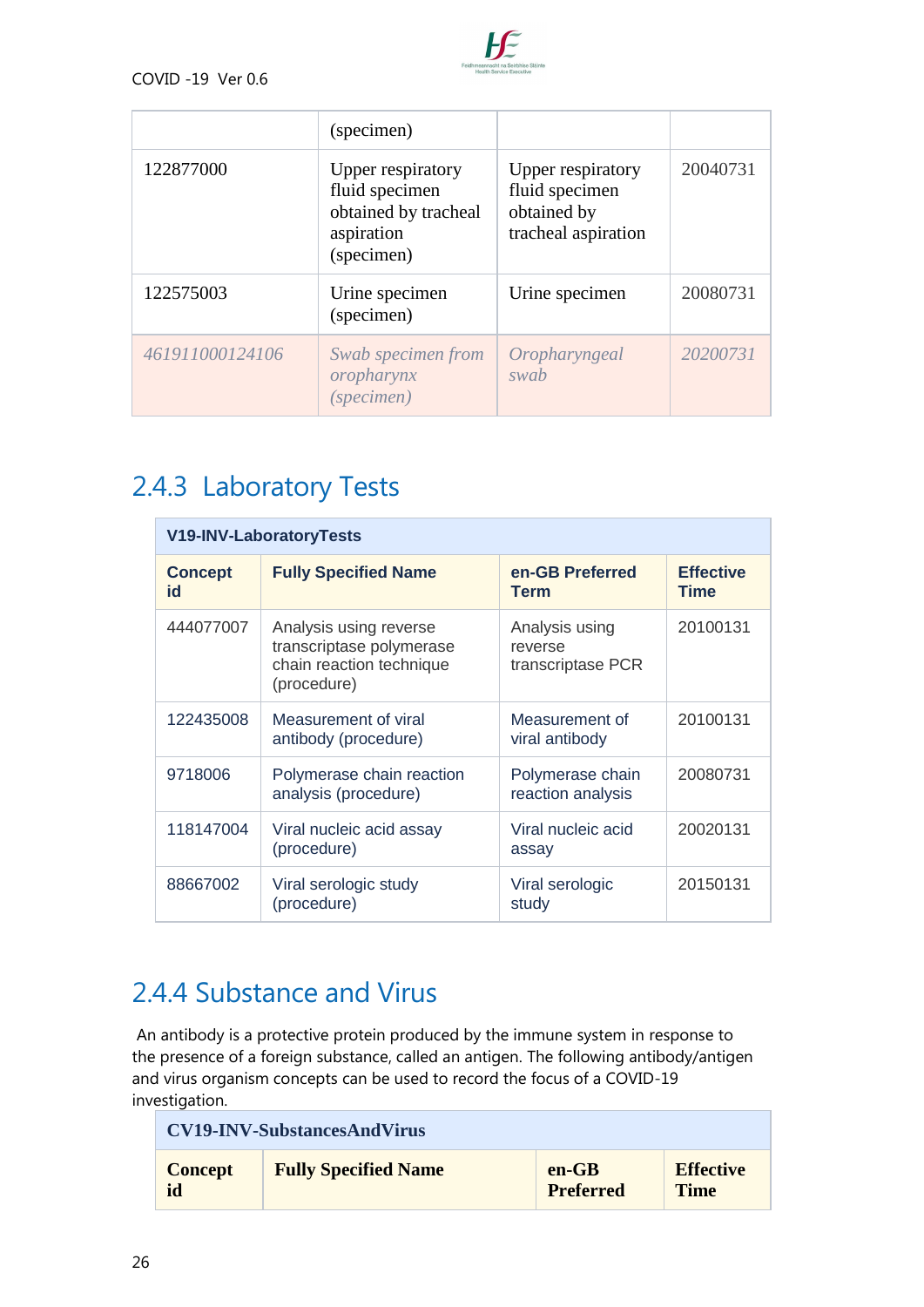

|           |                                                                                                   | <b>Term</b>               |          |
|-----------|---------------------------------------------------------------------------------------------------|---------------------------|----------|
| 840535000 | Antibody to severe acute<br>respiratory syndrome<br>coronavirus 2 (substance)                     | Antibody to<br>SARS-CoV-2 | 20200131 |
| 840536004 | Antigen of severe acute<br>respiratory syndrome<br>coronavirus 2 (substance)                      | Antigen of<br>SARS-CoV-2  | 20200131 |
| 840533007 | Severe acute respiratory<br>syndrome coronavirus 2<br>(organism)                                  | SARS-CoV-2                | 20200131 |
| 870361009 | Immunoglobulin G antibody to<br>severe acute respiratory<br>syndrome coronavirus 2<br>(substance) | $SARS$ - $CoV$ -2<br>IgG  | 20200731 |
| 870362002 | Immunoglobulin M antibody to<br>severe acute respiratory<br>syndrome coronavirus 2<br>(substance) | <i>SARS-CoV-2</i><br>IgM  | 20200731 |

### 2.4.5 Laboratory Test Results

Laboratory test results are used to specify whether the Laboratory test focus was detected or not detected following the conducted laboratory test. The following qualifier values may be used for this purpose.

```
CV19-INV-LabTestResults
   Concept id Fully 
                      Specified 
                      Name
                                     en-GB 
                                     Preferred 
                                     Term
                                                      Effective 
                                                      Time
260373001 Detected 
                   (qualifier value)
                                  Detected 20020131
419984006 Inconclusive 
                   (qualifier value)
                                  Inconclusive 20060131
260415000 Not detected 
                   (qualifier value)
                                  Not detected 20020131
   125154007 | Specimen
                   unsatisfactory 
                   for evaluation 
                   (finding)
                                  Specimen 
                                  unsatisfactory for 
                                  evaluation
                                                   20020131
1240581000000104 Severe acute Severe acute 20200731
```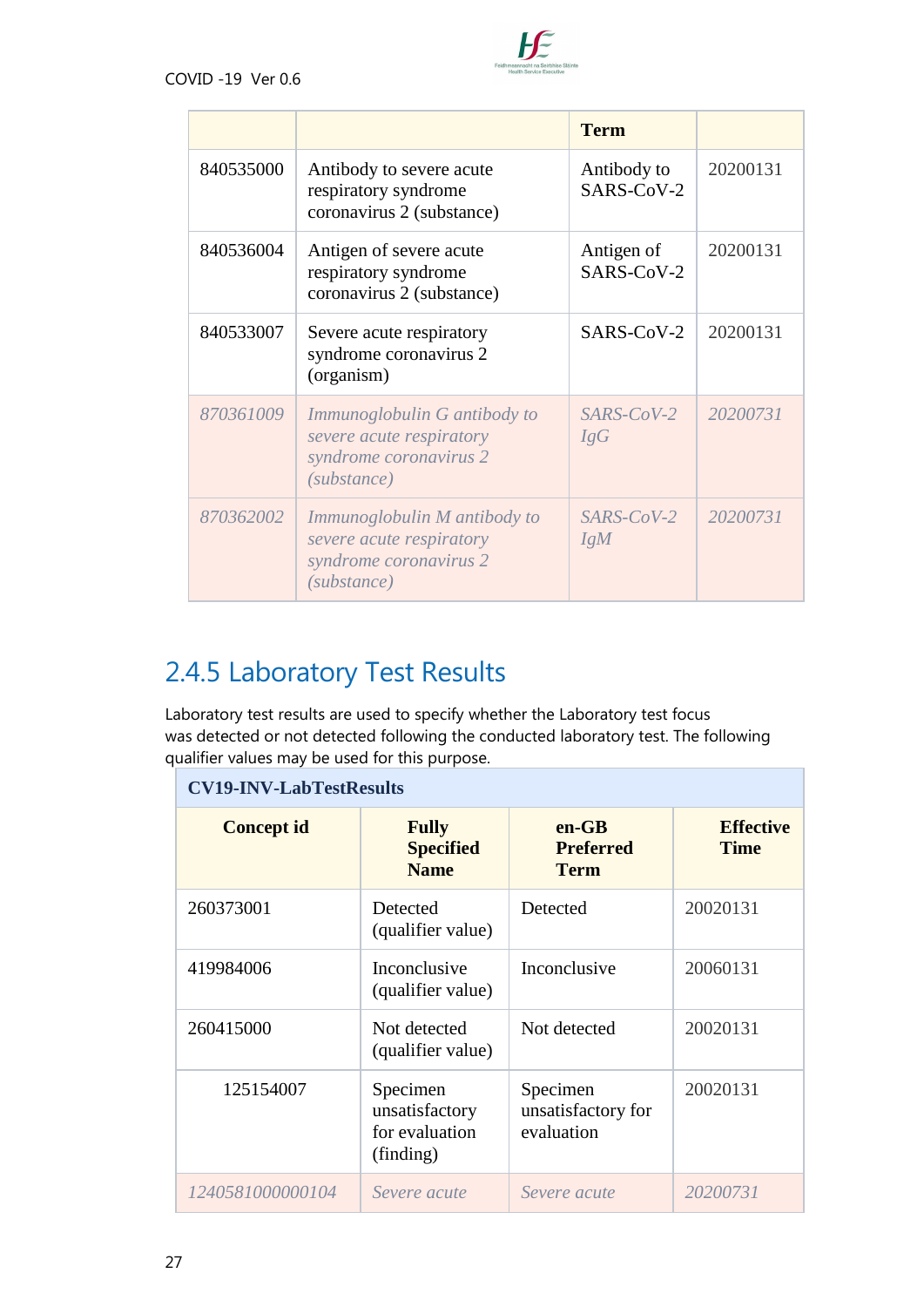

|                  | respiratory<br>syndrome<br>coronavirus 2<br>detected<br>(finding)                     | respiratory<br>syndrome<br>coronavirus 2<br>detected                                |          |
|------------------|---------------------------------------------------------------------------------------|-------------------------------------------------------------------------------------|----------|
| 1240591000000102 | Severe acute<br>respiratory<br>syndrome<br>coronavirus 2<br>not detected<br>(finding) | Severe acute<br>respiratory<br>syndrome<br>coronavirus <sub>2</sub><br>not detected | 20200731 |

## <span id="page-29-0"></span>**2.5 Other case details**

### 2.5.1 Reported Date/Time

| <b>Name</b>          | Case reported date/time                                               |
|----------------------|-----------------------------------------------------------------------|
| <b>Definition</b>    | This is the date/time that the patient's case was reported to the CCT |
| Source standards     |                                                                       |
| Data domain          | Date/time                                                             |
| <b>Obligation</b>    | Mandatory                                                             |
| <b>Guide for use</b> |                                                                       |

### 2.5.2 Reporting Person

This is the individual who referred or reported the patient to the CCT.

HPI person identifier for referrals from a health practitioner, otherwise the person's Medical Council number or Nursing Council number or name.

Search the **[Irish Medical Council Register](https://www.medicalcouncil.ie/public-information/check-the-register/?DOSEARCH=1®NO=&FORENAME=david&SURNAME=kenning)** and **[Nursing and Midwifery Board of](https://www.nmbi.ie/Check-the-Register)  [Ireland](https://www.nmbi.ie/Check-the-Register)** for registered practitioners.

COVID-19 Pandemic scope of practice has been introduced.

Optional data element.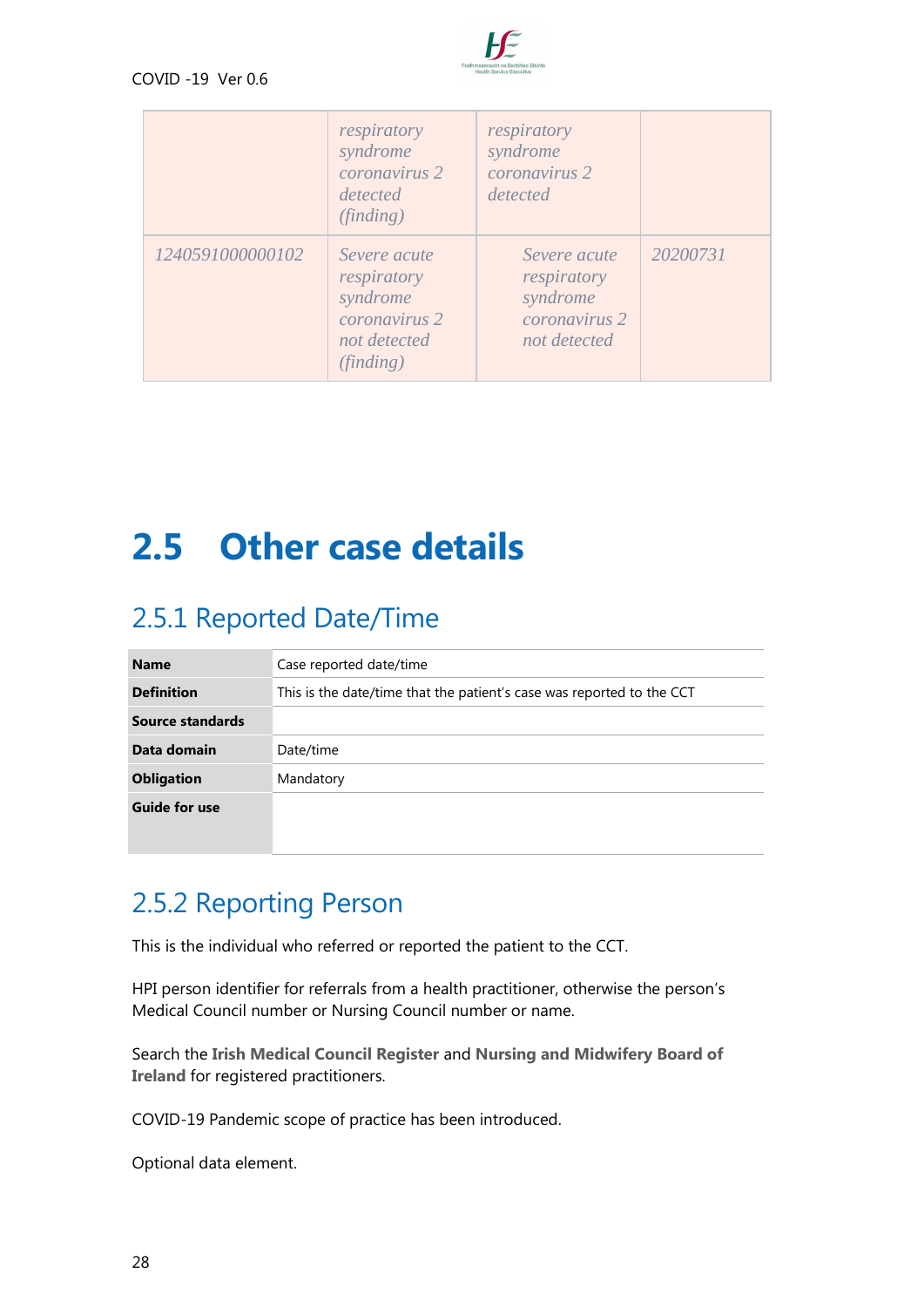

### 2.5.3 Reporting Organisation

This is the name of the organisation that employs the individual who referred or reported the patient's case to the CCT.

Optional data element.

### 2.5.4 Contact Phone Number

The contact phone number of the individual who reported the patient's case to the CCT.

Optional data element – phone number and/or email address is required for the contact person.

#### 2.5.5 Delivery Mode

| <b>Name</b>          | Delivery mode                                      |
|----------------------|----------------------------------------------------|
| <b>Definition</b>    | Mode of delivery of assessment                     |
| Source standards     |                                                    |
| Data domain          | Numeric codes as follows:                          |
|                      | Face to face, one patient to one clinician<br>1.   |
|                      | 2.<br>Face to face, one patient to many clinicians |
|                      | 3.<br>Face to face, one clinician to many patients |
|                      | Remote patient monitoring<br>4.                    |
|                      | 5.<br><b>Telephone</b>                             |
|                      | Videoconference<br>6.                              |
|                      | 7.<br><b>Non-contact (virtual)</b>                 |
| <b>Obligation</b>    | Mandatory                                          |
| <b>Guide for use</b> |                                                    |

### 2.5.6 Contact Tracing Specific Data

| <b>Name</b>          | Average and Median Close Contacts per case                                                    |  |  |
|----------------------|-----------------------------------------------------------------------------------------------|--|--|
| <b>Definition</b>    | This is the average and median of close contacts record associated with the<br>patient record |  |  |
| Source standards     |                                                                                               |  |  |
| Data domain          | Close Contacts                                                                                |  |  |
| <b>Obligation</b>    | Mandatory                                                                                     |  |  |
| <b>Guide for use</b> |                                                                                               |  |  |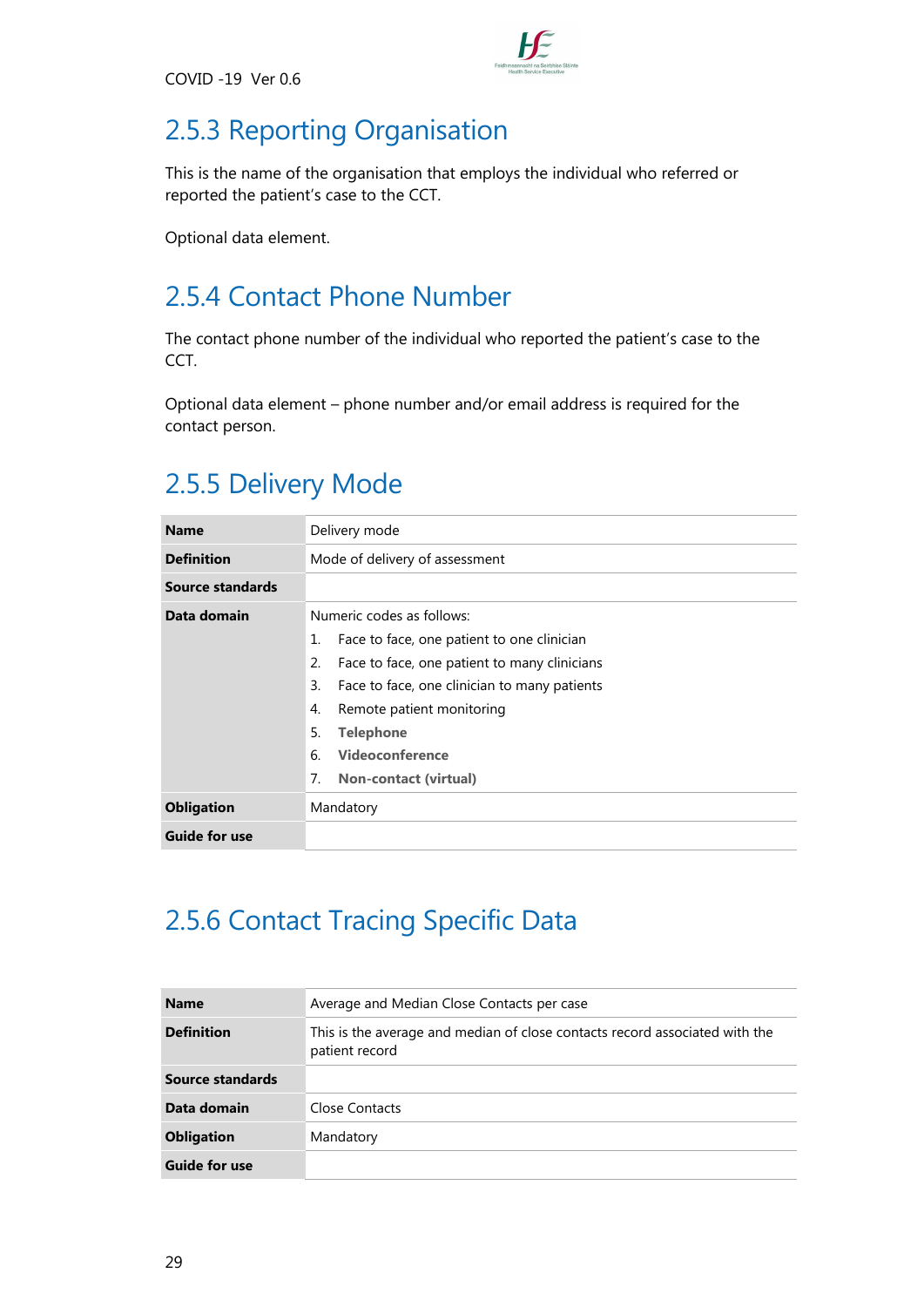

| <b>Name</b>          | Median time to complete Step 1 Calls in CTC                                                                                                                                                                                                                                                                                     |  |
|----------------------|---------------------------------------------------------------------------------------------------------------------------------------------------------------------------------------------------------------------------------------------------------------------------------------------------------------------------------|--|
| <b>Definition</b>    | Step 1 calls are calls to inform a patient that they are tested<br>positive. The median time to call and inform the patient is<br>calculated as follows. The time taken between the user updating<br>the patient record to "Positive" and the clinician updating the case<br>outcome to "Informed" is used in this calculation. |  |
| Source standards     |                                                                                                                                                                                                                                                                                                                                 |  |
| Data domain          | Positive patient                                                                                                                                                                                                                                                                                                                |  |
| <b>Obligation</b>    | Mandatory                                                                                                                                                                                                                                                                                                                       |  |
| <b>Guide for use</b> |                                                                                                                                                                                                                                                                                                                                 |  |

| <b>Name</b>          | Median time to complete Step 2 Calls in CTC                                                                                                                                                                                                                                                                                                                                                                                                                                                                                                                                                                                                                         |
|----------------------|---------------------------------------------------------------------------------------------------------------------------------------------------------------------------------------------------------------------------------------------------------------------------------------------------------------------------------------------------------------------------------------------------------------------------------------------------------------------------------------------------------------------------------------------------------------------------------------------------------------------------------------------------------------------|
| <b>Definition</b>    | Step 2 calls are calls made to a patient subsequent to them being<br>informed that they are positive by users in the Contact Tracing<br>Centre. These calls are to record details of contact on the positive<br>patient. When a clinician completes the Step 1 call, the case is<br>routed to the Step 2 queue. Upon completion of gathering the<br>contact details from the patient, the user updates the case to a<br>status of "Contact Tracing Complete". The median time calculation<br>is using the date and time when the user updates the case to<br>"Contact Tracing Complete" less the time when the clinician<br>updated the case outcome to "Informed". |
| Source standards     |                                                                                                                                                                                                                                                                                                                                                                                                                                                                                                                                                                                                                                                                     |
| Data domain          | Positive patient                                                                                                                                                                                                                                                                                                                                                                                                                                                                                                                                                                                                                                                    |
| <b>Obligation</b>    | Mandatory                                                                                                                                                                                                                                                                                                                                                                                                                                                                                                                                                                                                                                                           |
| <b>Guide for use</b> |                                                                                                                                                                                                                                                                                                                                                                                                                                                                                                                                                                                                                                                                     |

| <b>Name</b>          | Number of Step 1 CTC Calls completed                                                                                                             |  |
|----------------------|--------------------------------------------------------------------------------------------------------------------------------------------------|--|
| <b>Definition</b>    | This is the sum of case records where the outcome of the case<br>$record = "Informed" grouped by the date on which the patient was$<br>informed. |  |
| Source standards     |                                                                                                                                                  |  |
| Data domain          | Positive patient                                                                                                                                 |  |
| <b>Obligation</b>    | Mandatory                                                                                                                                        |  |
| <b>Guide for use</b> |                                                                                                                                                  |  |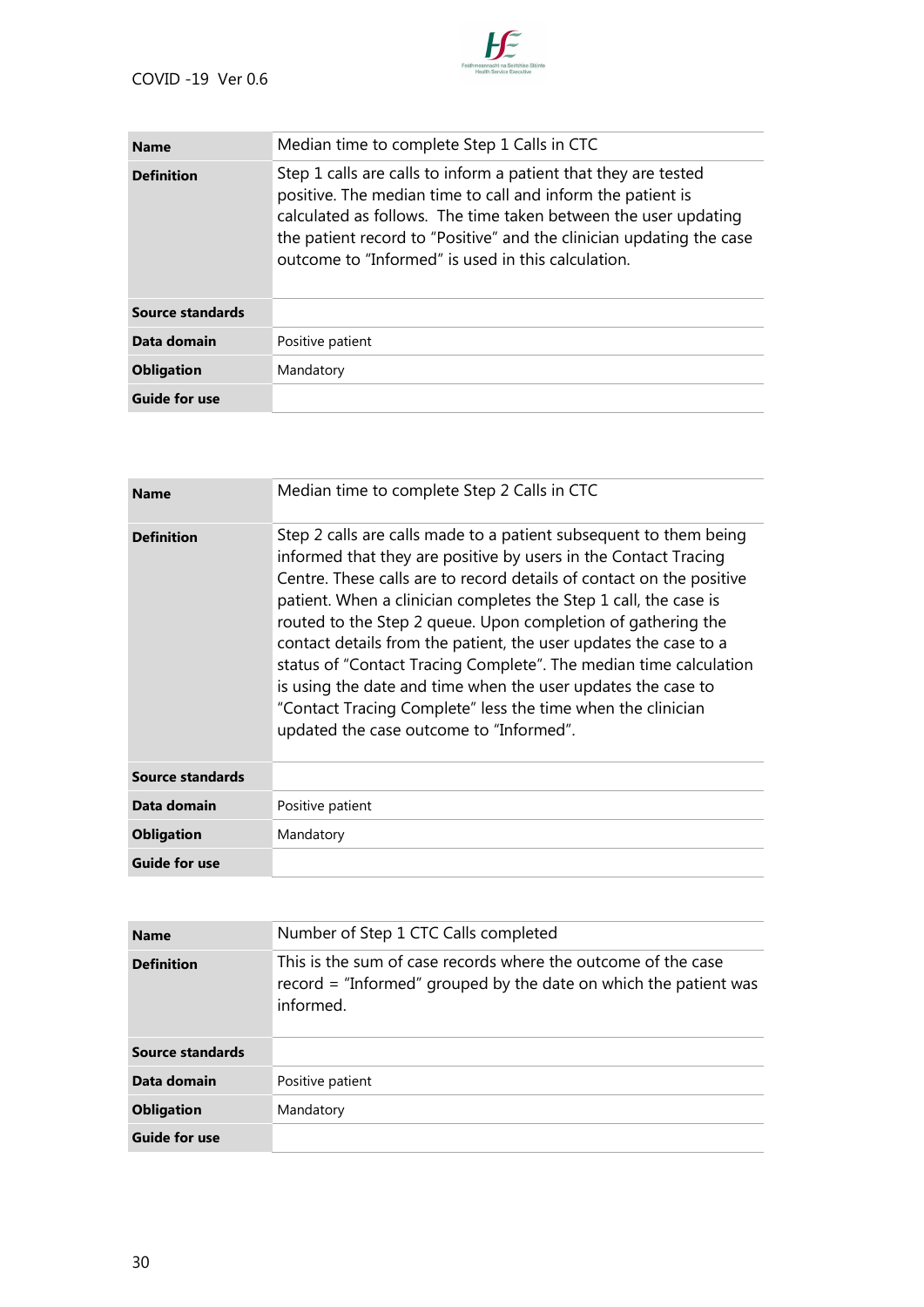

| <b>Name</b>          | Number of Step 2 CTC calls completed                                                                                                 |
|----------------------|--------------------------------------------------------------------------------------------------------------------------------------|
| <b>Definition</b>    | This is the sum of case records where "Contact Tracing Complete"<br>has been set grouped by the modified on date of the case record. |
| Source standards     |                                                                                                                                      |
| Data domain          | Positive patient                                                                                                                     |
| <b>Obligation</b>    | Mandatory                                                                                                                            |
| <b>Guide for use</b> |                                                                                                                                      |

| <b>Name</b>          | Number of Step 3 CTC calls completed                                                                                                                  |  |
|----------------------|-------------------------------------------------------------------------------------------------------------------------------------------------------|--|
| <b>Definition</b>    | This is the sum of contact tracing records where the outcome has a<br>status of "Informed the Contact" grouped by the modified date of<br>the record. |  |
| Source standards     |                                                                                                                                                       |  |
| Data domain          | Positive patient                                                                                                                                      |  |
| <b>Obligation</b>    | Mandatory                                                                                                                                             |  |
| <b>Guide for use</b> |                                                                                                                                                       |  |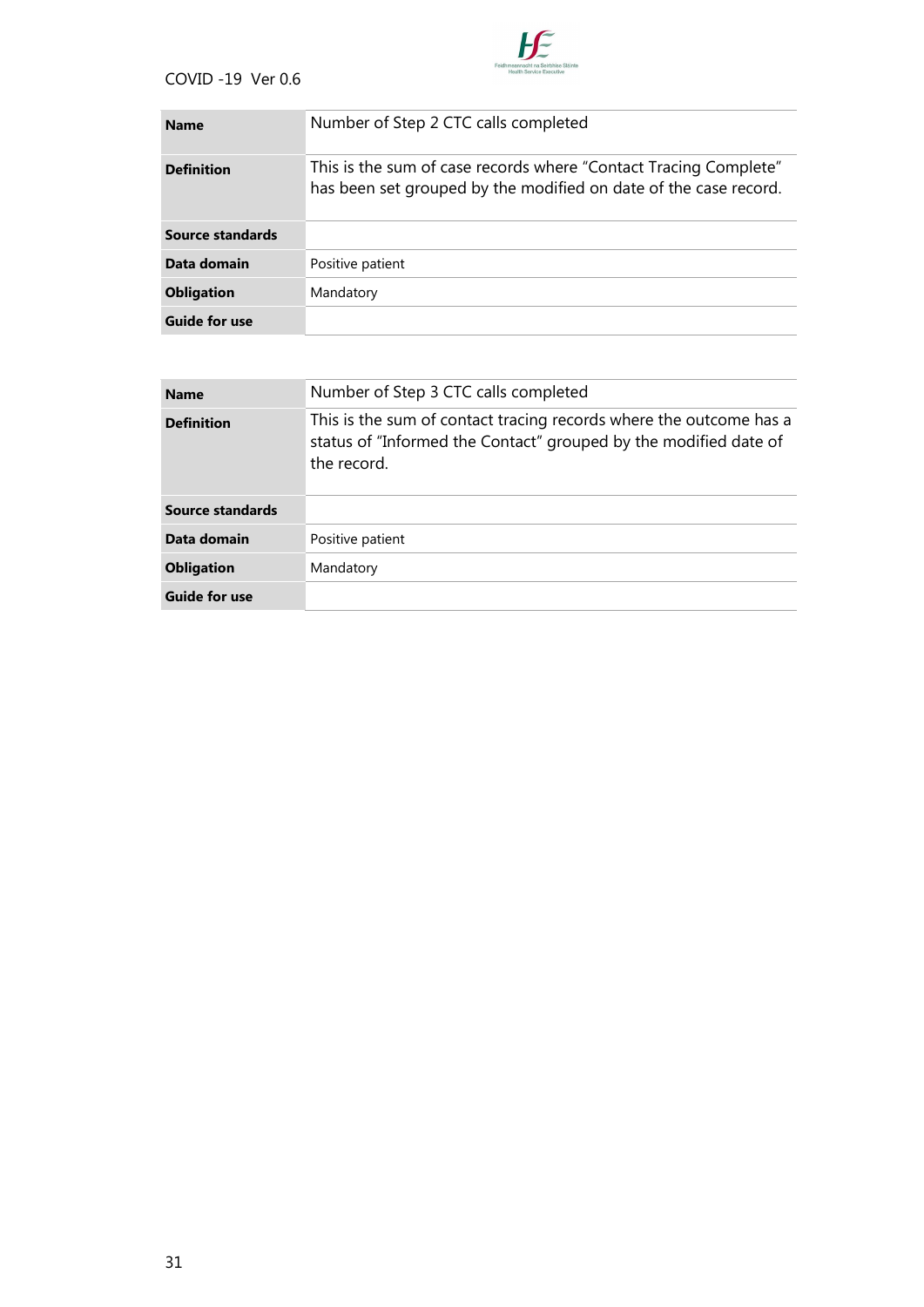

# <span id="page-33-0"></span>**2.6 SNOMED to ICD 10 AM Classification Map**

| <b>SNOMED CT</b>              |                                                                                                | <b>ICD-10</b>         |                                                                                                                      |                              |                                 |
|-------------------------------|------------------------------------------------------------------------------------------------|-----------------------|----------------------------------------------------------------------------------------------------------------------|------------------------------|---------------------------------|
| <b>SNOMED</b><br><b>CT Id</b> | <b>SNOMED CT Fully</b><br><b>Specified Name</b>                                                | <b>ICD-10</b><br>Code | <b>ICD-10 Term</b>                                                                                                   | <b>Map</b><br><b>Details</b> | <b>Effective</b><br><b>Time</b> |
| 840539006                     | Disease caused by<br>severe acute<br>respiratory syndrome<br>coronavirus 2 (disorder)          | U07.1                 | COVID-19, virus<br>identified<br>-- with laboratory<br>testing confirmation<br>-- confirmed                          |                              | 20200309                        |
| 840546002                     | Exposure to severe<br>acute respiratory<br>syndrome coronavirus<br>2 (event)                   | Z20.8                 | Exposure to COVID-<br>19 or to a confirmed<br>case                                                                   |                              | 20200309                        |
| 840544004                     | <b>Suspected disease</b><br>caused by severe acute<br>respiratory coronavirus<br>2 (situation) | U07.2                 | COVID-19, virus not<br>identified<br>-- clinically-<br>epidemiologically<br>diagnosed<br>-- probable<br>-- suspected |                              | 20200731                        |

**[ICD-10AM Information](http://www.hpo.ie/hipe/clinical_coding/irish_coding_standards/ICS_22X2_Novel_Coronavirus_Covid-19_01APR2020.pdf)**

# <span id="page-33-1"></span>**2.7 TERMS IN DRAFT**

| Nucleic acid assay of severe acute respiratory<br>syndrome coronavirus 2 in nasopharyngeal swab<br>specimen (procedure) | Nasopharyngeal swab<br>COVID-19 nucleic acid assay |
|-------------------------------------------------------------------------------------------------------------------------|----------------------------------------------------|
| Nucleic acid assay of severe acute respiratory<br>syndrome coronavirus 2 in oropharyngeal swab<br>specimen (procedure)  | Oropharyngeal swab COVID-<br>19 nucleic acid assay |
| Nucleic acid assay of severe acute respiratory<br>syndrome coronavirus 2 in sputum specimen<br>(procedure)              | Sputum COVID-19 nucleic<br>acid assay              |
|                                                                                                                         |                                                    |

Nucleic acid assay of severe acute respiratory | Bronchoalveolar lavage fluid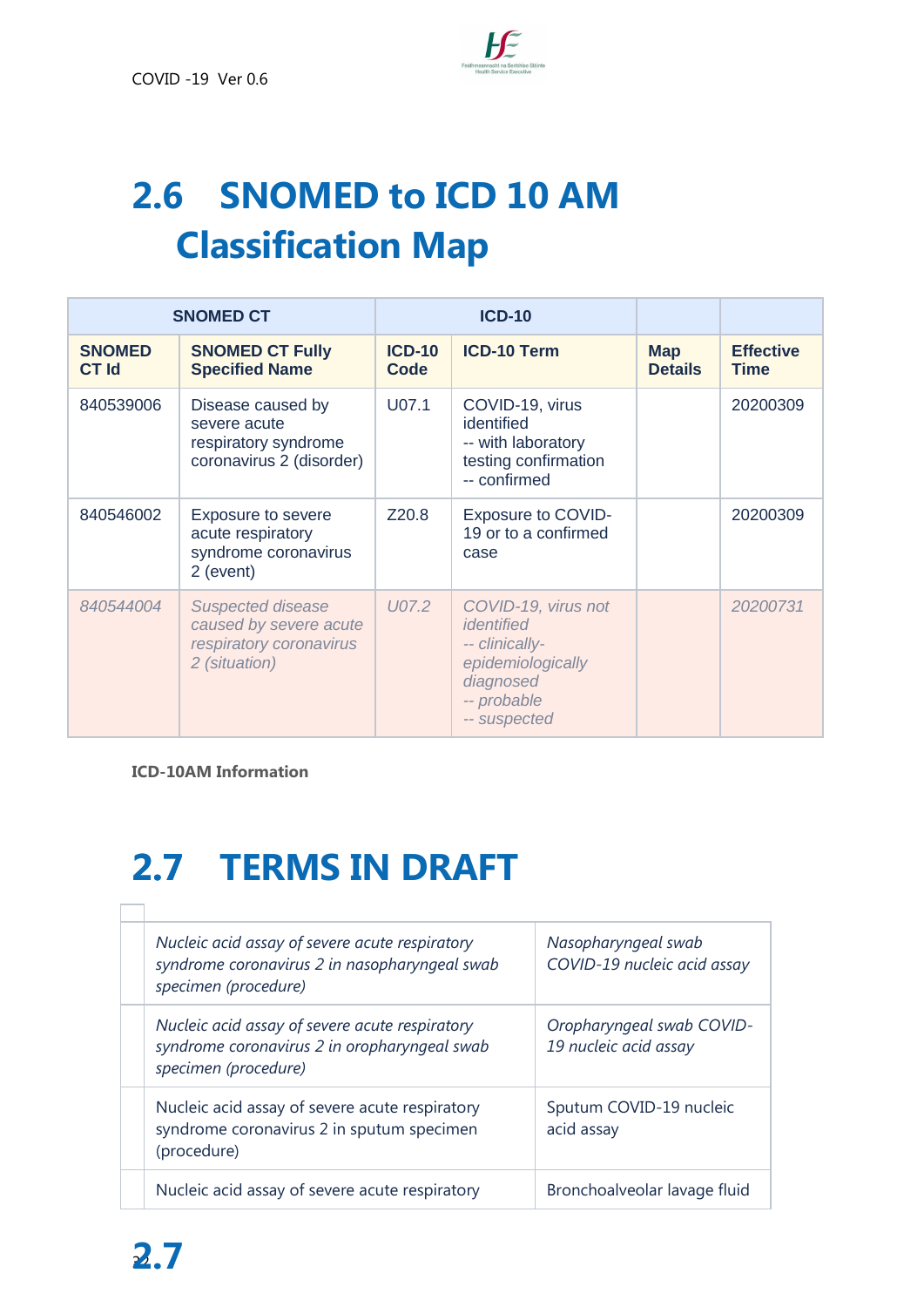

| syndrome coronavirus 2 in bronchoalveolar lavage<br>fluid specimen (procedure) | COVID-19 nucleic acid assay                   |
|--------------------------------------------------------------------------------|-----------------------------------------------|
| COVID-19 serology (procedure)                                                  | COVID-19 serology                             |
| COVID-19 Clinic and Testing Center (environment)                               | COVID-19 Clinic and Testing<br>Centre         |
| History of recent travel to high risk COVID-19<br>region (finding)             | Recent travel to high risk<br>COVID-19 region |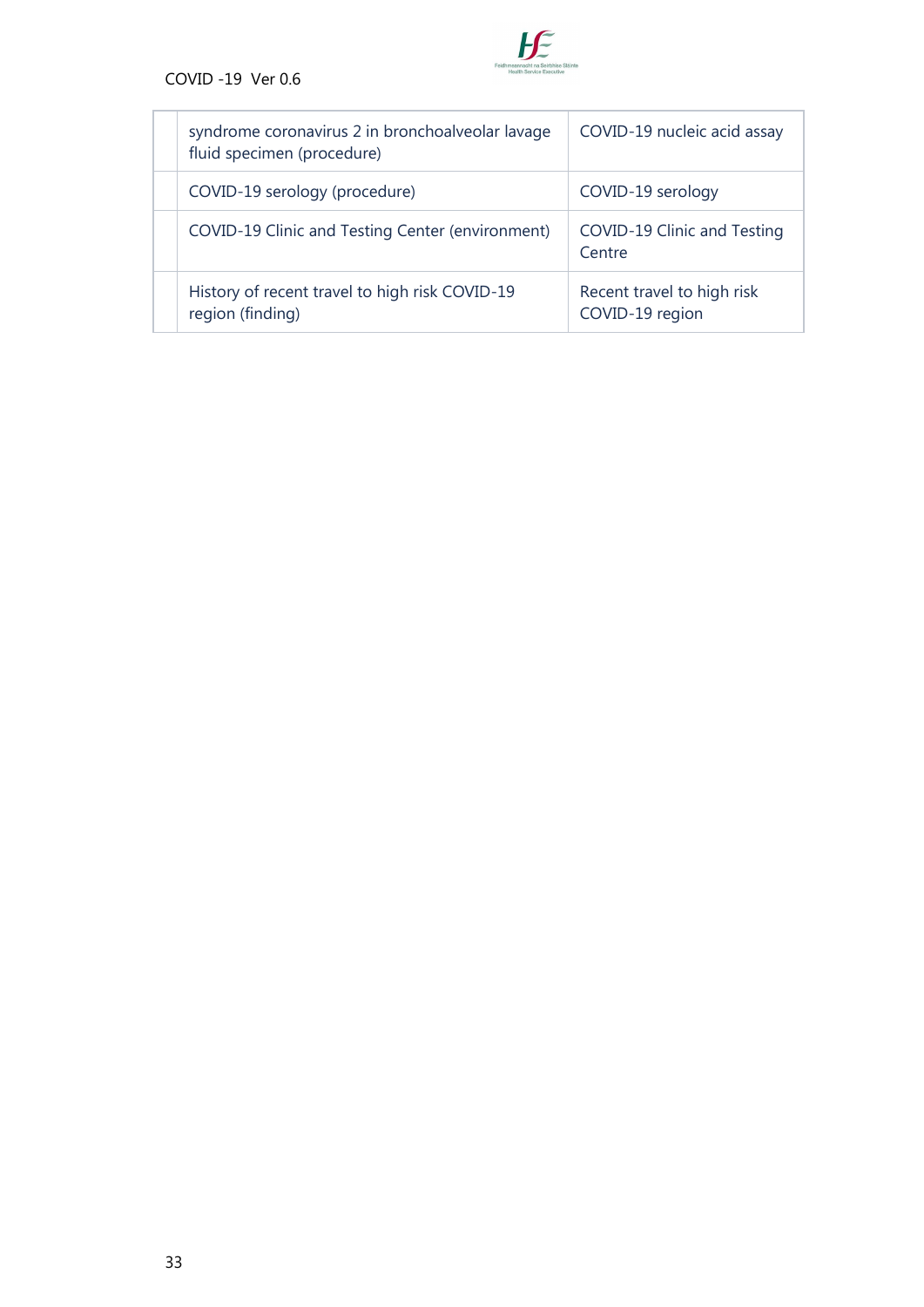

# <span id="page-35-0"></span>**3 Implementation Requirements**

The following are key implementation requirements for CCT solutions implementing this dataset specification.

# <span id="page-35-1"></span>**3.1 User interface**

<span id="page-35-2"></span>Use a web form or functionality within the chosen application to capture the required data set. The form needs to be convenient to use for real time data capture.

# **3.2 Integration**

Integration HealthLink/SwiftQueue, National Virus Reference Laboratory (NVRL), DOH and other master data sources referenced in this document will be critical to data quality and workflow efficiency.

In addition, integration with patient management systems and patient portals will be beneficial for access to demographic and clinical data, and for communication with patients.

# <span id="page-35-3"></span>**3.3 Data Extracts**

Solutions will need to be able to produce on-demand and scheduled bulk extracts of assessment records in a standard file format that HealthLink/SwiftQueue can allow data extracts moving both ways, NVRL data file of positive results into the CCT, DOH extract. Each extract will include a time-bracketed set of assessment records conveying the required data set for multiple patients.

Extract files will be communicated via a secure FTP server. This is consistent with the current methods of data exchange with the DOH, Health Pricing Office (HPO), HSE Board

Extract processes should be designed for security and performance. Extracts should be runnable on demand and on a schedule as frequently as hourly.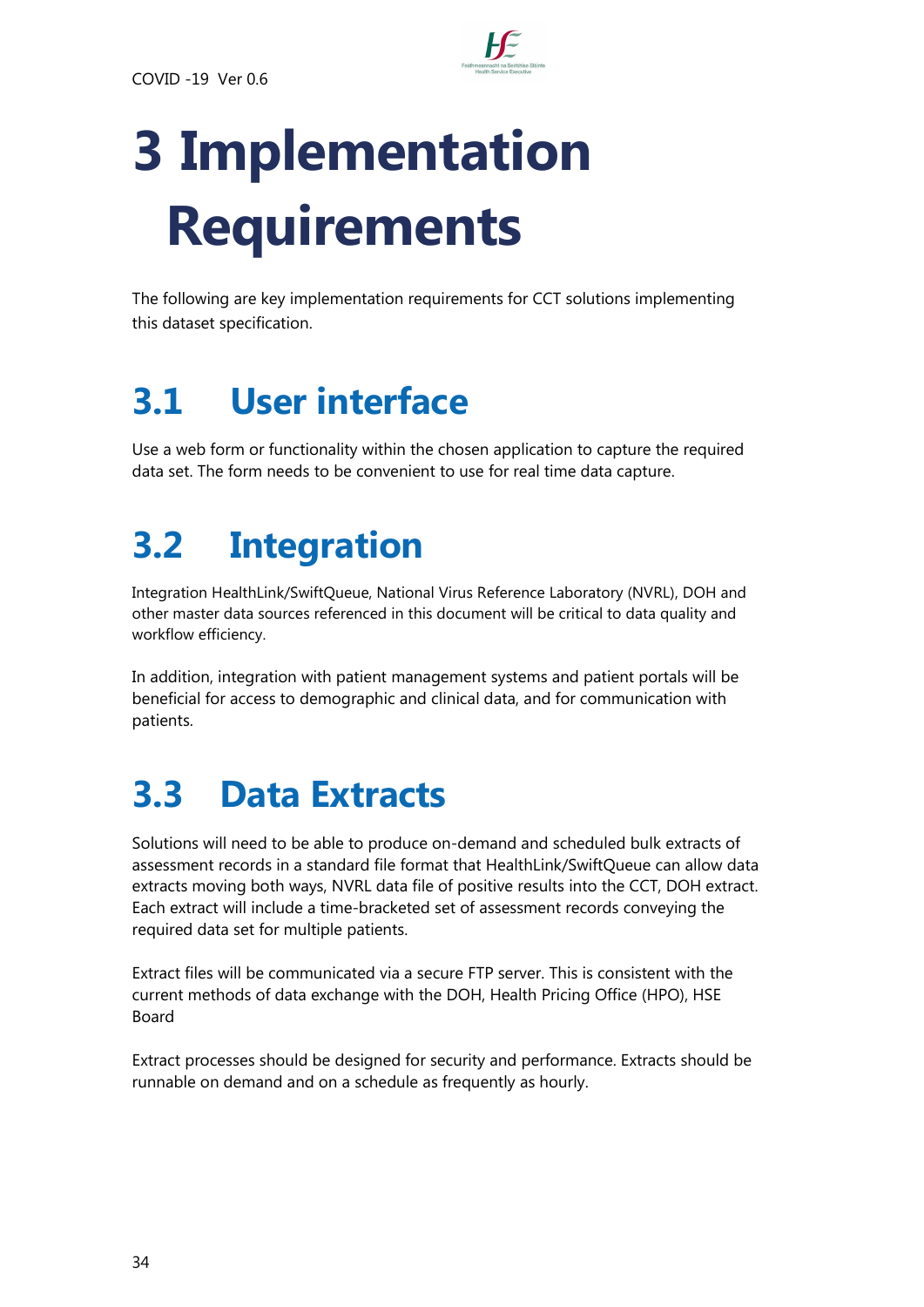

# <span id="page-36-0"></span>**Appendix 1**

#### **CovidCare Tracker System**

#### **Background:**

There is an expected substantial demand on the health service with the anticipated numbers of cases presenting as symptomatic patients needing testing and contact management due to COVID-19. The HSE has developed a tracker system based on a web platform that allows a rapid, large scale system approach to address the documentation and management of Covid 19 in citzens on a national scale. This provides a documentation tracker to support the model of care being developed to deal with the Covid 19 pandemic in Ireland

#### **Rationale:**

The aim of the Covid Care tracker is to streamline the suboptimal paper based system for management large numbers of symptomatic patients with potential Covid 19, to notify the results to people tested and to identify and manage contacts of known COVID-19 positive people. This will work in conjunction with colleagues in General Practice and assist the population approach for rapid identification of cases with a view to slowing down transmission of COVID-19; to delay and lessen the impact on the capacity of the health service.

#### **System Functionality:**

The system is developed:

- To be accessible any time on any device as long as the user has internet connectivity (no access to HSE network required)
- To be Scalable and Secure
- To prioritize delivery of minimum viable solutions in shortest time frames to support the business operating model
- To allow improvements in subsequent release phases

In keeping with the care pathway:

- 1. The platform can document patients who call the HSELive helpline (where they have no access to a GP) and identify a cohort who need a clinical call assessment with various management outcomes:
- Arrange for Covid 19 testing from assessment calls, Contact tracing (Symptomatic Contact at Call-3) and Community Hub Assessments *(via Healthlink – patient details from tracker via a data extract )*
- Higher level clinical call back as needed with more detailed assessment, probably doctor who then:
- Gives stay at home advice and/or seek follow up with GP
- Go to community assessment
- Go to hospital assessment
- 2. Results from all tests reported to the CovidCare tracker from all laboratories (agnostic to source of test request)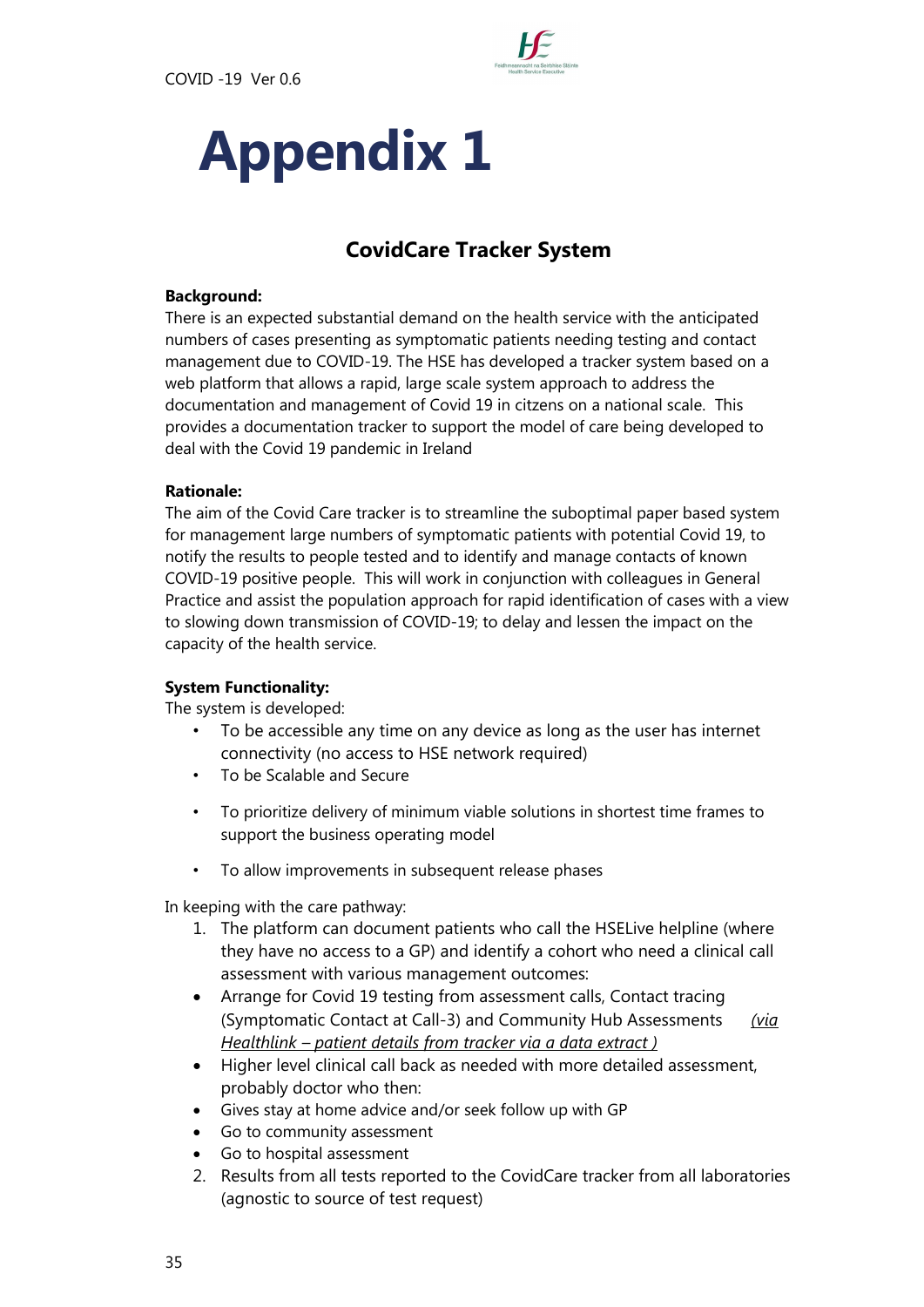

- 3. Rapid notification of positive results to confirmed cases and provision of advice around self-care and self-isolation – follow up call (Call 1)
- 4. Contact tracing (Call 2) Rapid identification of contacts of confirmed cases of COVID-19 and documentation of the case and case type for further management.
- 5. Contact Control (Call 3): Rapid public health management of contacts of confirmed cases. Symptomatic contact cases can be triaged back to the system as at number 1 to be tested and provided with appropriate advice.

Designed and built, to have the capacity to communicate with thousands of contacts per day with the service provided from any setting with web access. Appropriate security is provided through a strict user management approach. The contact tracing management module is within the CovidCare case management system. The overall COVID-19 case management system, including the contact tracing data will be a source of significant data allowing analytics to inform and support overall management of Covid 19 in Ireland; with potential alignment to ongoing surveillance.

The rationale for developing a national process is to allow large volumes of patients to be processed and managed. It can alleviate the pressure on the community service. It can allow for non-frontline staff to assist clinical staff with all working in the same patient record. It can facilitate a care model that is not dependent on a physical site for much of the work. Contact tracing will be managed by a centralized team coordinating a series of call-centres/facilities. It will assist the Departments of Public Health to focus the complex cases, making best use of their expertise.

6. Covid 19 - Care Documentation

Community Hub Assessment - Documentation of care including vital signs and using INEWS score – allowing the provision of a printed record for patients needing to move to acute care and report to the GP.

Acute Hospital - Admission, Bed transfer and Discharge information in real time Isolation facilities - Admission, Bed transfer and Discharge information in real time Intermediate Care Facilities - Admission, Bed transfer and Discharge information in real time, nursing admission, and vital sign documentation on site and discharge documentation - the provision of a printed record for patients needing to move to acute care and report to the GP.

#### **Staff Training and Education:**

People working in the HSE and available from the wider public service, have been and will be identified to work in patient response roles and Contact Tracing Centres (CTC) roles. Direct training, supported by expert users, scripts and manuals is the model for staff training . Staff are supported by trainers/experienced users with access to a healthcare professionals and public health specialists for advice on clinical queries. This scripted process using the online platform will allow consistency of messaging, data collection and process. It is anticipated that this online platform will be available for use from Wednesday 18th March 2020 having undergone in-service assessment on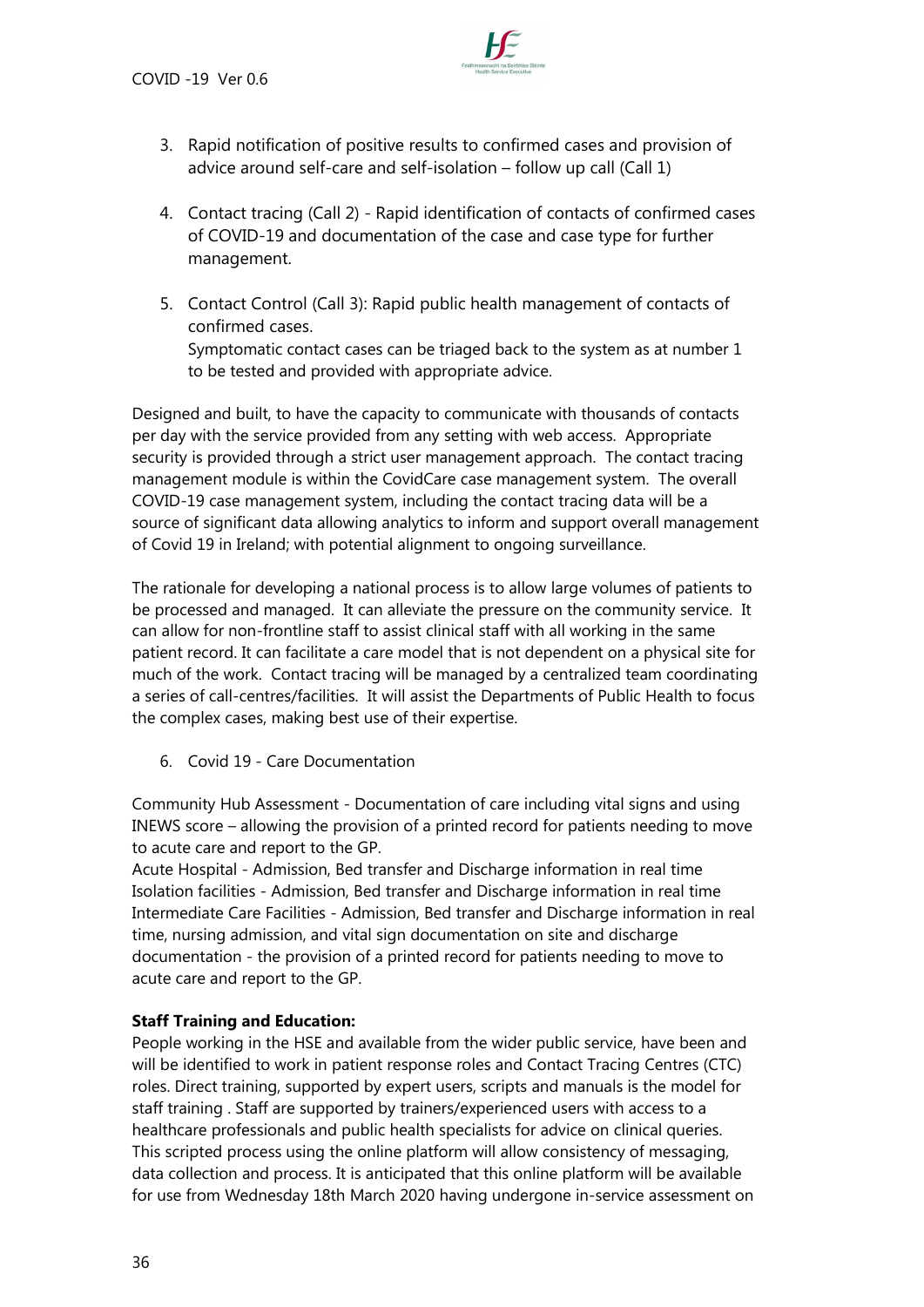

the 14<sup>th</sup> March. The clinical governance structures for oversight have been established within the office of the CCO and Public Health in the HSE.

#### **Planned development:**

People with negative results will receive a text message informing them of their result and link sources of information for self-care.

People with positive results will receive a text message informing them of their result and be advised a follow up call is to be expected

The contact management process may become more automated - casual contacts could be texted via mass text advising of appropriate self-care and the possibility of calls from people working within the contact tracing centre.

Integration with HealthLink/Swiftqueue and the IHI (under testing) Reporting to the National Data Lake and real time Dashboard.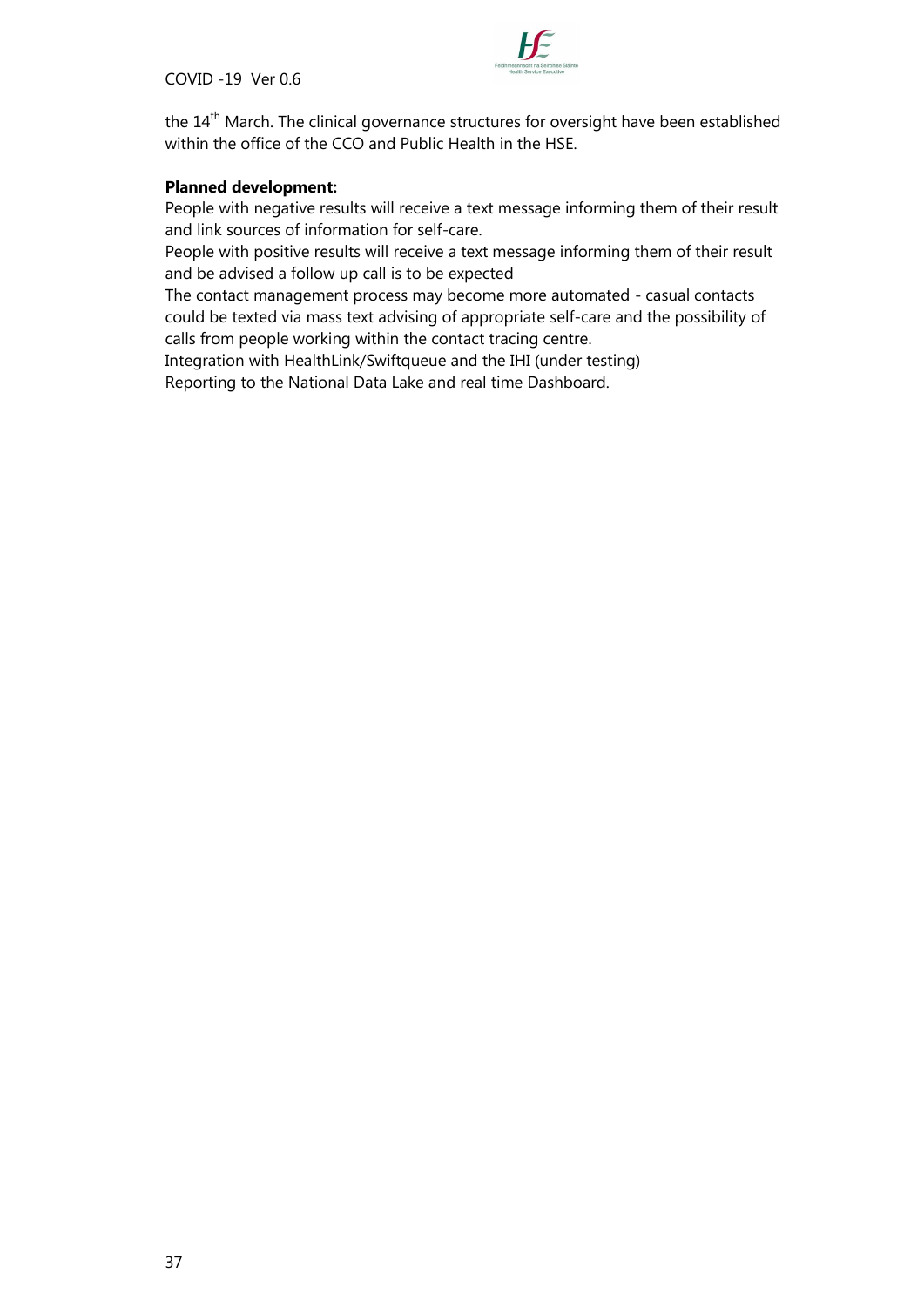

<span id="page-39-0"></span>

Labs minimum dataset 16/04/2020

|                                | <b>HEADER Fields</b>                   | Format                                     |
|--------------------------------|----------------------------------------|--------------------------------------------|
| $\mathbf{1}$                   | <b>MRN</b>                             |                                            |
| $\overline{2}$                 | Lab ID                                 |                                            |
| 3                              | Facility ID / HIPE ID                  |                                            |
| 4                              | Lab Name                               |                                            |
| 5                              | <b>Hospital Name</b>                   |                                            |
| 6                              | Patient family name                    |                                            |
| 7                              | Patient given name(s)                  |                                            |
| 8                              | Sex                                    | M/F                                        |
| 9                              | Patient DOB                            | DATE - format YYYY-MM-DD                   |
| 1<br>0                         | Age (Years)                            |                                            |
| 1<br>1                         | Address Line 1                         |                                            |
| $\mathbf{1}$<br>2              | <b>Address Line 2</b>                  |                                            |
| 1<br>3                         | Address Line 3                         |                                            |
| $\mathbf{1}$<br>4              | Address Line 4                         |                                            |
| 1<br>5                         | <b>County of Patient Residence</b>     |                                            |
| $\mathbf{1}$<br>6              | Eircode                                |                                            |
| 1<br>$\overline{\mathbf{z}}$   | <b>Patient Mobile</b>                  |                                            |
| 1<br>8                         | <b>Patient Landline</b>                |                                            |
| $\mathbf{1}$<br>9              | Source of request - e.g. NAS, hospital |                                            |
| $\mathbf{2}$<br>0              | Specimen Date Time                     | TIMESTAMP - format: YYYY-MM-DD<br>HH:MI:SS |
| $\mathbf{2}$<br>$\mathbf{1}$   | Specimen Received Date                 | TIMESTAMP - format: YYYY-MM-DD<br>HH:MI:SS |
| $\mathbf{2}$<br>$\overline{2}$ | <b>Result Date and Time</b>            | TIMESTAMP - format: YYYY-MM-DD<br>HH:MI:SS |
| $\mathbf{2}$<br>3              | Result                                 | (Positive / Negative)                      |
| $\mathbf{2}$<br>4              | Specimen Type                          |                                            |
| $\overline{2}$<br>5            | Healthcare worker                      | (Y/N)                                      |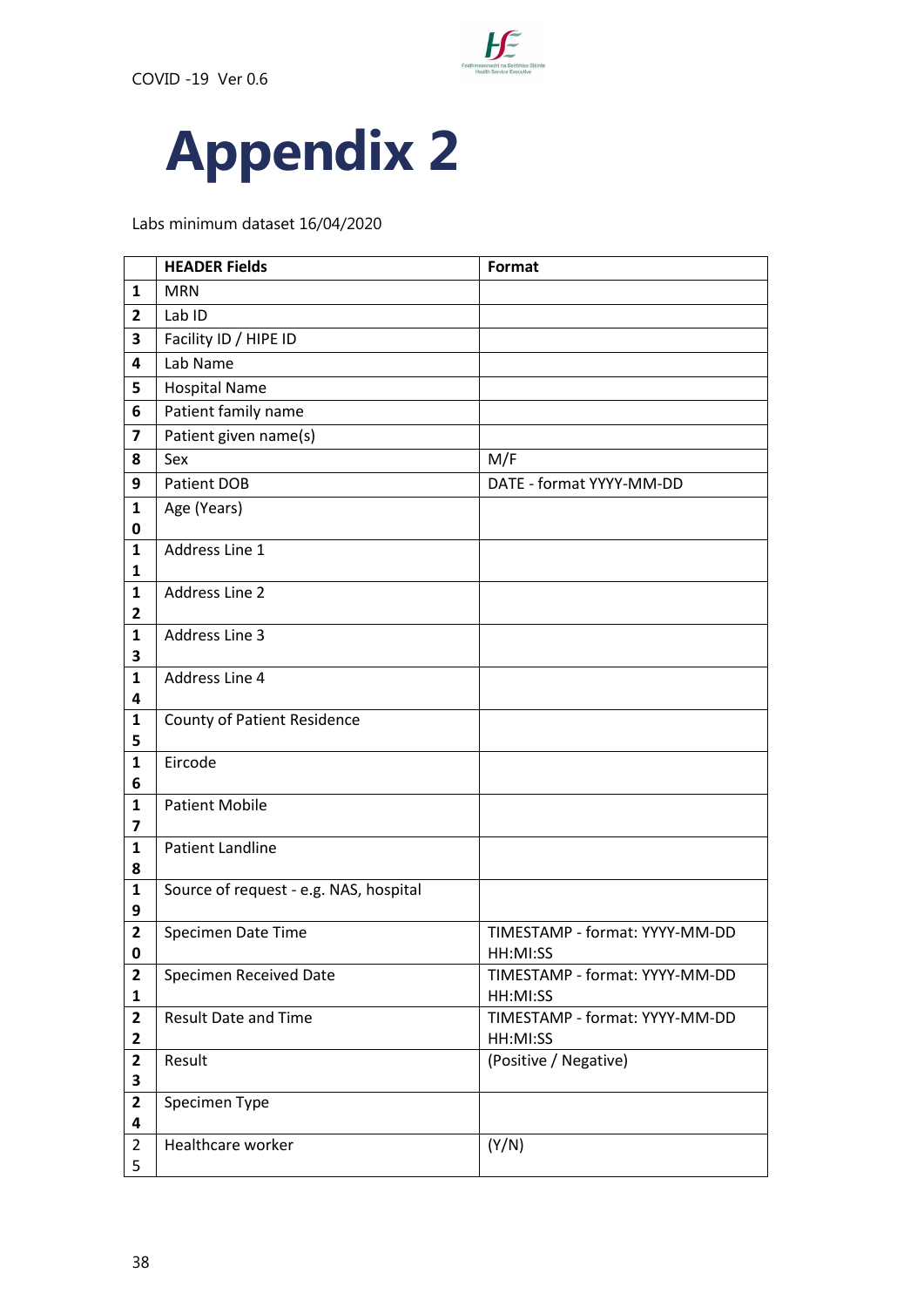

| <b>File Naming Convention</b> | Sample                                               | Actual                      | <b>File Format</b> |
|-------------------------------|------------------------------------------------------|-----------------------------|--------------------|
| SITE YYYY DD MM HHMMSS        | export from<br>Tallaght on<br>20/03/2020 at<br>12:00 | TUH 2020-20-<br>03 1200.csv | <b>CSV</b>         |
|                               |                                                      |                             |                    |